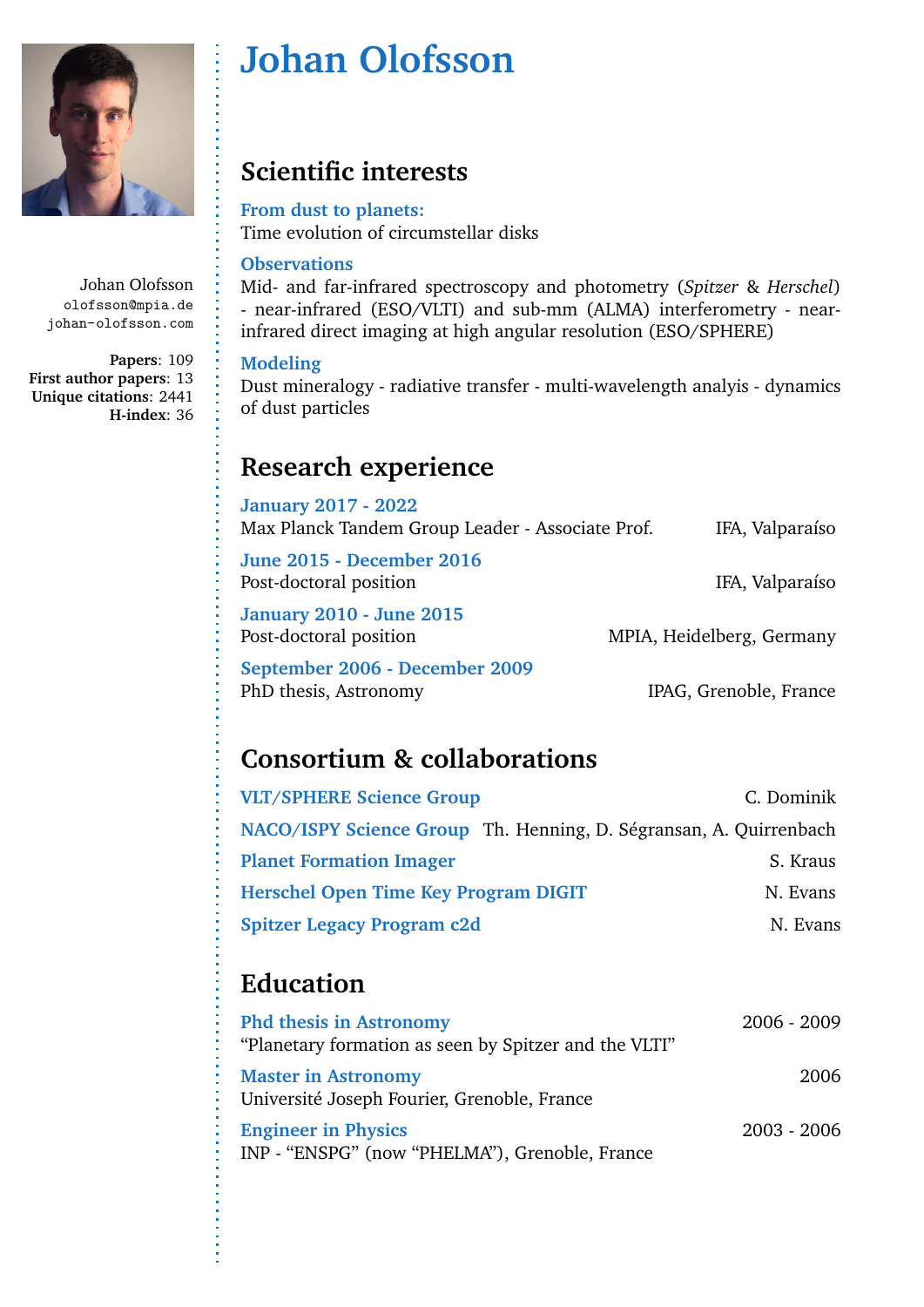# **Teaching**

l

| <b>Course on circumstellar disks</b><br>Instituto de Física y Astronomía                                | 2021             |
|---------------------------------------------------------------------------------------------------------|------------------|
| Student research project - N-body simulations of a quadruple system<br>Instituto de Física y Astronomía | 2021             |
| <b>Course on N-body simulations</b><br>Instituto de Física y Astronomía                                 | 2021             |
| <b>Course on N-body simulations</b><br>Instituto de Física y Astronomía                                 | 2020             |
| PhD supervisor of Sebastián Zuñiga<br>Instituto de Física y Astronomía                                  | $2018 - 2021$    |
| <b>PhD supervisor of Nicolás Godoy</b><br>Instituto de Física y Astronomía                              | $2017$ - present |
| <b>PhD</b> co-supervisor of Daniela Iglesias<br>Instituto de Física y Astronomía                        | $2017 - 2020$    |
| Co-supervisor of a research project with Nicolás Godoy<br>Instituto de Física y Astronomía              | 2015             |
| Invited teacher for a course about "Planet Formation"<br>Muséum d'Histoire Naturelle, Paris, Francia    | 2013             |

# **Funding and grants**

| <b>Nucleo Milenio for Planetary Formation 2</b><br>Co-I, 3 year grant from "Iniciativa Científica Milenio" | 2021 - 2023   |
|------------------------------------------------------------------------------------------------------------|---------------|
| <b>FONDECYT</b> regular<br>Support grant for 5 years                                                       | $2018 - 2023$ |
| <b>ECOS CONICYT</b><br>co-PI, 3 years of exchange visits with IPAG, Grenoble                               | $2018 - 2020$ |
| <b>Max Planck Tandem Group Leader</b><br>Tenure track position                                             | 2017 - 2023   |
| <b>Nucleo Milenio for Planetary Formation</b><br>Co-I, 3 year grant from "Iniciativa Científica Milenio"   | 2017 - 2020   |
| Humboldt fellowship<br>Post-doctoral grant for 2 years                                                     | 2010 - 2012   |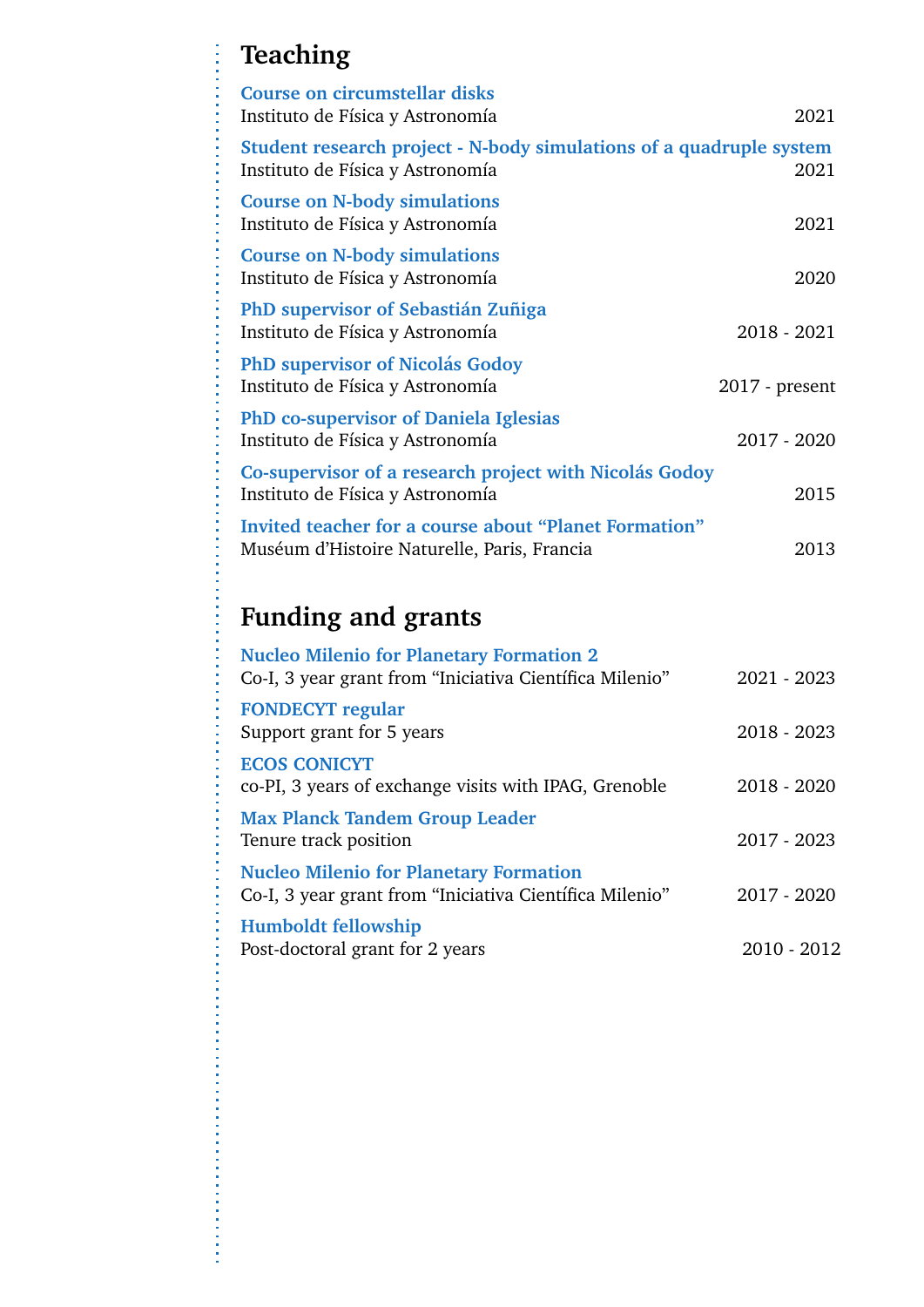## **Publications as a first author**

**"The vertical structure of debris discs and the impact of gas"**

Olofsson, J.; Th´ebault, P.; Kral, Q.; Bayo, A.; Boccaletti, A.; Godoy, N.; Henning, Th.; van Holstein, R.G.; Maucó, K.; Milli, J.; Montesinos, M.; Rein, H.; Sefilian, A.A.

MNRAS, 2022, 513, 713

**"The challenge of measuring the phase function of debris disks. Application to HR 4796"**

Olofsson, J., Milli, J.; Bayo, A.; Henning, Th.; Engler, N.

2020, A&A, 640A, 12O

#### **"Dust production in the debris disk around HR 4796 A"**

Olofsson, J., Milli, J., Thébault, P., Kral, Q., Ménard, F., Janson, M., Augereau, J.-C., Bayo, A., Beamín, J.-C., Henning, Th., Iglesias, D., Kennedy, G. M., Montesinos, M., Pawellek, N., Schreiber, M. R., Zamora, C., Carbillet, M., Feautrier, P., Fusco, T., Madec, F., Rabou, P., Sevin, A., Szulágyi, J., Zurlo, A.

2019, A&A, 630A, 142O

#### **"Resolving faint structures in the debris disk around TWA7"**

Olofsson, J., van Holstein, R. G., Boccaletti, A., Janson, M., Thébault, P., Gratton, R., Lazzoni, C., Kral, Q., Bayo, A., Canovas, H., Caceres, C., Ginski, C., Pinte, C., Asensio-Torres, R., Chauvin, G., Desidera, S., Henning, Th., Langlois, M., Milli, J., Schlieder, J. E., Schreiber, M. R., Augereau, J.-C., Bonnefoy, M., Buenzli, E., Brandner, W., Durkan, S., Engler, N., Feldt, M., Godoy, N., Grady, C., Hagelberg, J., Lagrange, A.-M., Lannier, J., Ligi, R., Maire, A.-L., Mawet, D., Ménard, F., Mesa, D., Mouillet, D., Peretti, S., Perrot, C., Salter, G., Schmidt, T., Sissa, E., Thalmann, C., Vigan, A., Abe, L., Feautrier, P., Le Mignant, D., Moulin, T., Pavlov, A., Rabou, P., Rousset, G., Roux, A.

2018, A&A, 617A, 109O

#### **"Azimuthal asymmetries in the debris disk around HD 61005. A massive collision of planetesimals?"**

Olofsson, J., Samland, M., Avenhaus, H., Caceres, C., Henning, Th., Moor, A., Milli, J., ´ Canovas, H., Quanz, S. P., Schreiber, M. R., Augereau, J.-C., Bayo, A., Bazzon, A., Beuzit, J.-L., Boccaletti, A., Buenzli, E., Casassus, S., Chauvin, G., Dominik, C., Desidera, S., Feldt, M., Gratton, R., Janson, M., Lagrange, A.-M., Langlois, M., Lannier, J., Maire, A.-L., Mesa, D., Pinte, C., Rouan, D., Salter, G., Thalmann, C., Vigan A.

2016, A&A, 591A, 108O

**"The Herschel/PACS view of disks around low-mass stars in Chamaleon-I"** Olofsson, J., Szűcs, L., Henning, Th., Linz, H., Pascucci, I., Joergens, V

2013, A&A, 560A, 100O

**"The twofold debris disk around HD 113766 A. Warm and cold dust as seen with VLTI/Midi and Herschel/Pacs"**

Olofsson, J., Henning, Th., Nielbock, M., Augereau, J.-C., Juhasz, A., Oliveira, I., Absil, ´ O., Tamanai, A.

2013, A&A, 551A, 134O

#### **"Sculpting the disk around T Cha: an interferometric view"**

Olofsson, J., Benisty, M., Le Bouquin, J.-B., Berger, J.-P., Lacour, S., Ménard, F., Henning, Th., Crida, A., Burtscher, L., Meeus, G., Pinte, C., Augereau, J.-C., Malbet, F., Lazareff, B., Traub, W.

2013, A&A, 552A, 4O

**"Transient dust in warm debris disks (Corrigendum). Detection of Fe-rich olivine grains"**

Olofsson, J., Juhász, A., Henning, Th., Mutschke, H., Tamanai, A., Moór, A., Ábrahám, P. 2012, A&A, 547C, 1O

**"Transient dust in warm debris disks. Detection of Fe-rich olivine grains"** Olofsson, J., Juhász, A., Henning, Th., Mutschke, H., Tamanai, A., Moór, A., Ábrahám, P. 2012, A&A, 542A, 90O

**"Warm dust resolved in the cold disk around T Cha with VLTI/AMBER"** Olofsson, J., Benisty, M., Augereau, J.-C., Pinte, C., Ménard, F., Tatulli, E., Berger, J.-P., Malbet, F., Merín, B., van Dishoeck, E., Lacour, S., Pontoppidan, K., Monin, J.-L, Brown, J. M.

2011, A&A, 528, L6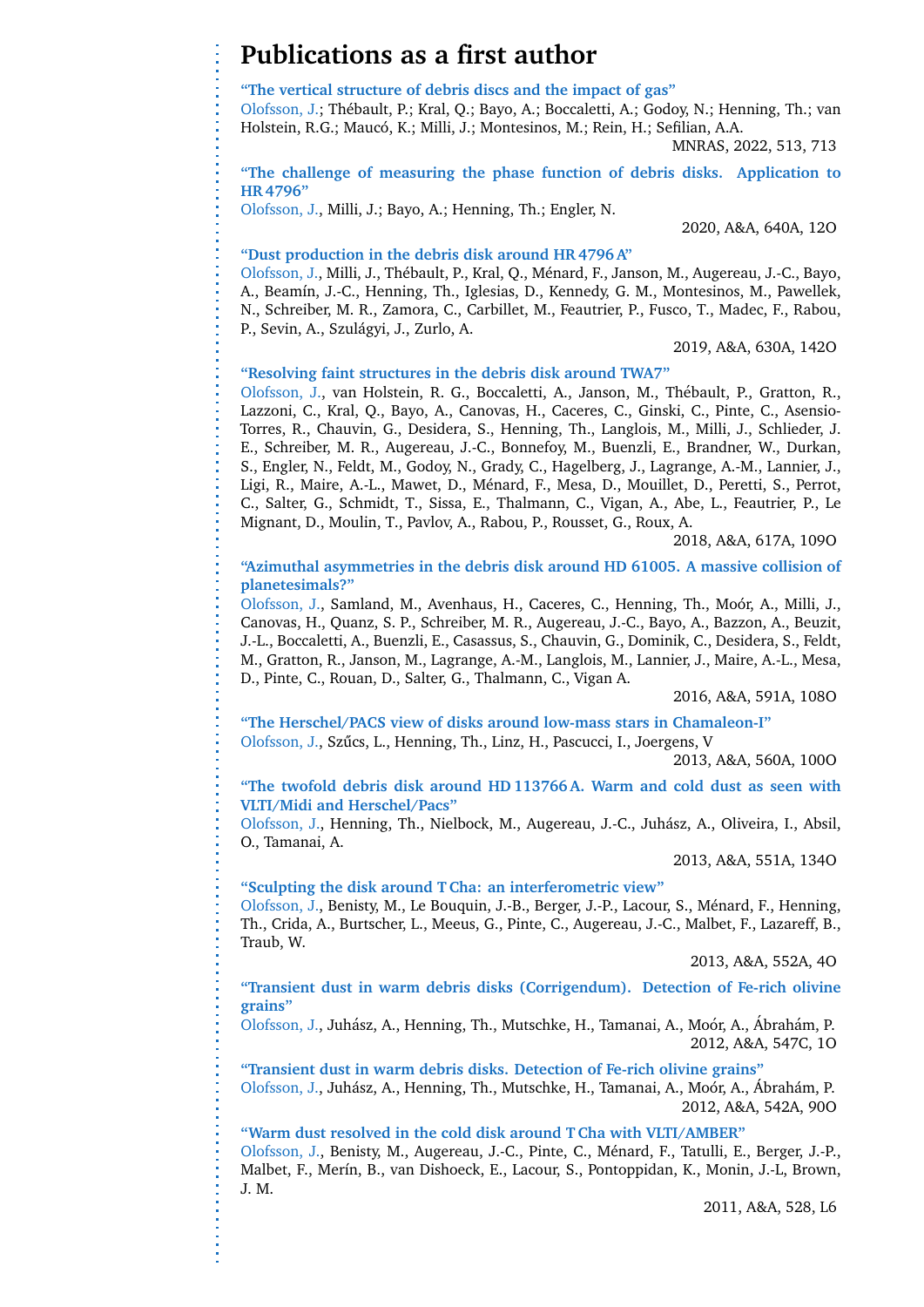**"C2D Spitzer-IRS spectra of disks around T Tauri stars. V. Spectral decomposition"** Olofsson, J., Augereau, J.-C., van Dishoeck, E., Merín, B., Grosso, N., Ménard, F., Blake, G. A., Monin, J.-L.

2010, A&A, 520, A39

**"C2D Spitzer-IRS spectra of disks around T Tauri stars. IV. Crystalline silicates"** Olofsson, J., Augereau, J.-C., van Dishoeck, E., Merín, B., Lahuis, F., Kessler-Silacci, J., Dullemond, C. P., Oliveira, I., Blake, G. A., Boogert, A. C. A., Brown, J. M., Evans, N. J., Geers, V., Knez, C., Monin, J.-L., Pontoppidan, K.

2009, A&A, 507, 327-345

### **Publications as a co-author**

**"ISPY – NaCo Imaging Survey for Planets around Young stars. CenteR: the impact of centering and frame selection"**

Godoy, N.; Olofsson, J.; Bayo, A.; Cheetham, A.C.; Launhardt, R.; Chauvin, G.; Kennedy, G.M.; Brems, S.S.; Cugno, G.; Girard, J.H.; Henning, T.; Müller, A.; Musso Barcucci, A.; Pepe, F.; Quanz, S.P.; Quirrenbach, A.; Reffert, S.; Rickman, E.L.; Samland, M.; Ségransan, D.; Stolker, T.

arXiv, 2021, arXiv:2111.14888

#### **"ALMA's view of the M-dwarf GSC 07396-00759's edge-on debris disc: AU Mic's coeval twin"**

Cronin-Coltsmann, P.F.; Kennedy, G.M.; Adam, C.; Kral, Q.; Lestrade, J.-F.; Marino, S.; Matrà, L.; Murphy, S.J.; Olofsson, J.; Wyatt, M.C. MNRAS, 2022, 512, 4752

**"Cronomoons: origin, dynamics, and light-curve features of ringed exomoons"**

Sucerquia, Mario, Alvarado-Montes, Jaime A., Bayo, Amelia, Cuadra, Jorge, Cuello, Nicolas, ´ Giuppone, Cristian A., Montesinos, Matías, Olofsson, J., Schwab, Christian, Spitler, Lee, and Zuluaga, Jorge I.

2021, MNRAS 3310S

#### **"Large Binocular Telescope Search for Companions and Substructures in the (Pre) transitional Disk of AB Aurigae"**

Jorquera, S.; Bonnefoy, M.; Betti, S.; Chauvin, G.; Buenzli, E.; Pérez, L.M.; Follette, K.B.; Hinz, P.M.; Boccaletti, A.; Bailey, V.; Biller, B.; Defrère, D.; Eisner, J.; Henning, T.; Klahr, H.; Leisenring, J.; Olofsson, J.; Schlieder, J.E.; Skemer, A.J.; Skrutskie, M.F.; Van Boekel, R.

ApJ, 2022, 926, 71

#### **"The Characterization of the Dust Content in the Ring Around Sz 91: Indications of Planetesimal Formation?"**

Maucó, Karina, Carrasco-González, Carlos, Schreiber, Matthias R., Sierra, Anibal, Olofsson, Johan, Bayo, Amelia, Caceres, Claudio, Canovas, Hector, and Palau, Aina

2021, ApJ 923 128M

#### **"Highly Structured Inner Planetary System Debris around the Intermediate Age Sunlike Star TYC 8830 410 1"**

Melis, Carl, Olofsson, Johan, Song, Inseok, Sarkis, Paula, Weinberger, Alycia J., Kennedy, Grant, and Krumpe, Mirko

2021, ApJ 923 90M

#### **"Narrow belt of debris around the Sco-Cen star HD 141011"**

Bonnefoy, M., Milli, J., Menard, F., Delorme, P., Chomez, A., Bonavita, M., Lagrange, A. - M., Vigan, A., Augereau, J. C., Beuzit, J. L., Biller, B., Boccaletti, A., Chauvin, G., Desidera, S., Faramaz, V., Galicher, R., Gratton, R., Hinkley, S., Lazzoni, C., Matthews, E., Mesa, D., Mordasini, C., Mouillet, D., Olofsson, J., and Pinte, C.

2021, A&A 655A 62B

#### **"The HD 98800 quadruple pre-main sequence system. Towards full orbital characterisation using long-baseline infrared interferometry"**

Zúñiga-Fernández, S., Olofsson, J., Bayo, A., Haubois, X., Corral-Santana, J. M., Lopera-Mejía, A., Ronco, M. P., Tokovinin, A., Gallenne, A., Kennedy, G. M., and Berger, J. -P. 2021, A&A 655A 15Z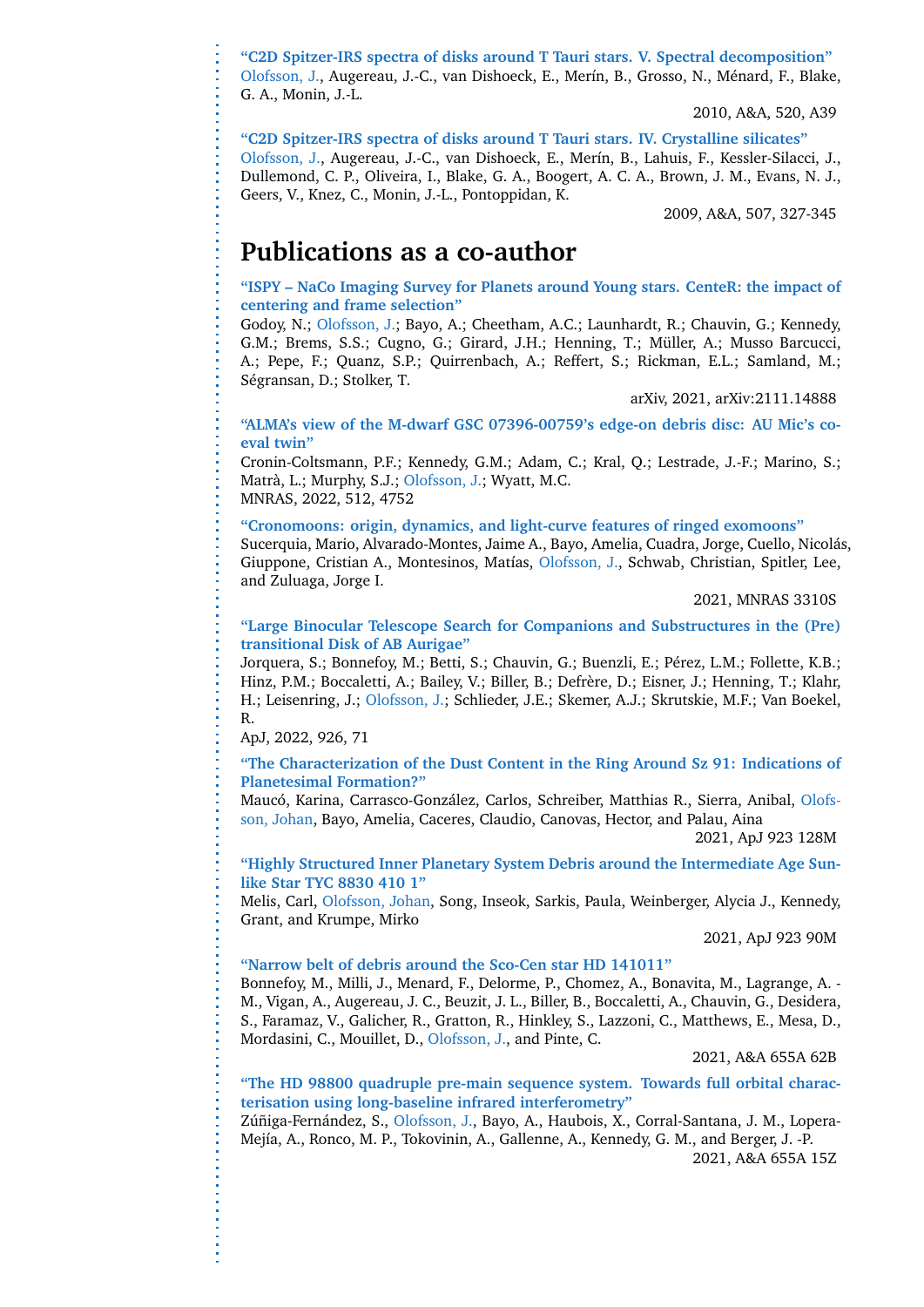**"Characterizing the morphology of the debris disk around the low-mass star GSC 07396-00759"**

Adam, C., Olofsson, J., van Holstein, R. G., Bayo, A., Milli, J., Boccaletti, A., Kral, Q., Ginski, C., Henning, Th., Montesinos, M., Pawellek, N., Zurlo, A., Langlois, M., Delboulbé, A., Pavlov, A., Ramos, J., Weber, L., Wildi, F., Rigal, F., Sauvage, J. -F.

2021, A&A, 653A, 88A

**"Revealing asymmetrical dust distribution in the inner regions of HD 141569"** Singh, G., Bhowmik, T., Boccaletti, A., Thébault, P., Kral, Q., Milli, J., Mazoyer, J., Pantin, E., van Holstein, R. G., Olofsson, J., Boukrouche, R., Di Folco, E., Janson, M., Langlois, M., Maire, A. -L., Vigan, A., Benisty, M., Augereau, J. -C., Perrot, C., Gratton, R., Henning, T., Ménard, F., Rickman, E., Wahhaj, Z., Zurlo, A., Biller, B., Bonnefoy, M., Chauvin, G., Delorme, P., Desidera, S., D'Orazi, V., Feldt, M., Hagelberg, J., Keppler, M., Kopytova, T., Lagadec, E., Lagrange, A. -M., Mesa, D., Meyer, M., Rouan, D., Sissa, E., Schmidt, T. O. B., Jaquet, M., Fusco, T., Pavlov, A., Rabou, P.

2021, A&A, 653A, 79S

**"A near-infrared interferometric survey of debris-disk stars. VII. The hot/warm dust connection"**

Absil, O., Marion, L., Ertel, S., Defrère, D., Kennedy, G. M., Romagnolo, A., Le Bouquin, J.-B., Christiaens, V., Milli, J., Bonsor, A., Olofsson, J., Su, K. Y. L., Augereau, J.-C.

2021, A&A, 651A, 45A

**"Radiative scale-height and shadows in protoplanetary disks"** Montesinos, M., Cuello, N., Olofsson, J., Cuadra, J., Bayo, A., Bertrang, G. H.-M., Perrot, C.

2021, ApJ, 910, 31M

**"Debris discs in binaries: morphology and photometric signatures"** Thébault, P.; Kral, Q.; Olofsson, J.

2021, A&A, 646A, 173T

**"Search for associations containing young stars (SACY) VIII. An updated census of spectroscopic binary systems showing hints of non-universal multiplicity among these associations"**

Zúñiga-Fernández, S.; Bayo, A.; Elliott, P.; Zamora, C.; Corvalán, G.; Haubois, X.; Corral-Santana, J. M.; Olofsson, J.; Huélamo, N.; Sterzik, M. F.; Torres, C. A. O.; Quast, G. R.; Melo, C. H. F.

2021, A&A, in press

**"Dust trapping around Lagrangian points in protoplanetary disks"**

Montesinos, M.; Garrido-Deutelmoser, J.; Olofsson, J.; Giuppone, C. A.; Cuadra, J.; Bayo, A.; Sucerquia, M.; Cuello, N.

2020, A&A, 642A, 224M

#### **"Exocomets: A spectroscopic survey"**

Rebollido, I.; Eiroa, C.; Montesinos, B.; Maldonado, J.; Villaver, E.; Absil, O.; Bayo, A.; Canovas, H.; Carmona, A.; Chen, Ch.; Ertel, S.; Henning, Th.; Iglesias, D. P.; Launhardt, R.; Liseau, R.; Meeus, G.; Moór, A.; Mora, A.; Olofsson, J.; Rauw, G.; Riviere-Marichalar, P.

2020, A&A, 639A, 11R

**"ISPY – NACO Imaging Survey for Planets around Young stars: Survey description and results from the first 2.5 years of observations"**

Launhardt, R.; Henning, Th.; Quirrenbach, A.; Ségransan, D.; Avenhaus, H.; van Boekel, R.; Brems, S. S.; Cheetham, A. C.; Cugno, G.; Girard, J.; Godoy, N.; Kennedy, G. M.; Maire, A.-L.; Metchev, S.; Müller, A.; Musso Barcucci, A.; Olofsson, J.; Pepe, F.; Quanz, S. P.; Queloz, D.; Reffert. S.; Rickman, E. L.; Ruh, H. L.; Samland, M.

2020, A&A, 635A, 162L

**"A dusty benchmark brown dwarf near the ice line of HD 72946"**

Maire, A.-L., Baudino, J.-L.; Desidera, S.; Messina, S.; Brandner, W.; Godoy, N.; Cantalloube, F.; Galicher, R.; Bonnefoy, M.; Hagelberg, J.; Olofsson, J.; Absil, O.; Chauvin, G.; Henning, Th.; Langlois, M.

2020, A&A, 633L, 2M

#### **"NaCo polarimetric observations of Sz 91 transitional disk: a remarkable case of dust filtering"**

Maucó, K.; Olofsson, J.; Canovas, H.; Schreiber, M. R.; Christiaens, V.; Bayo, A.; Zurlo, A.; Cáceres, C.; Pinte, C.; Villaver, E.; Girard, J. H.; Cieza, L.; Montesinos, M.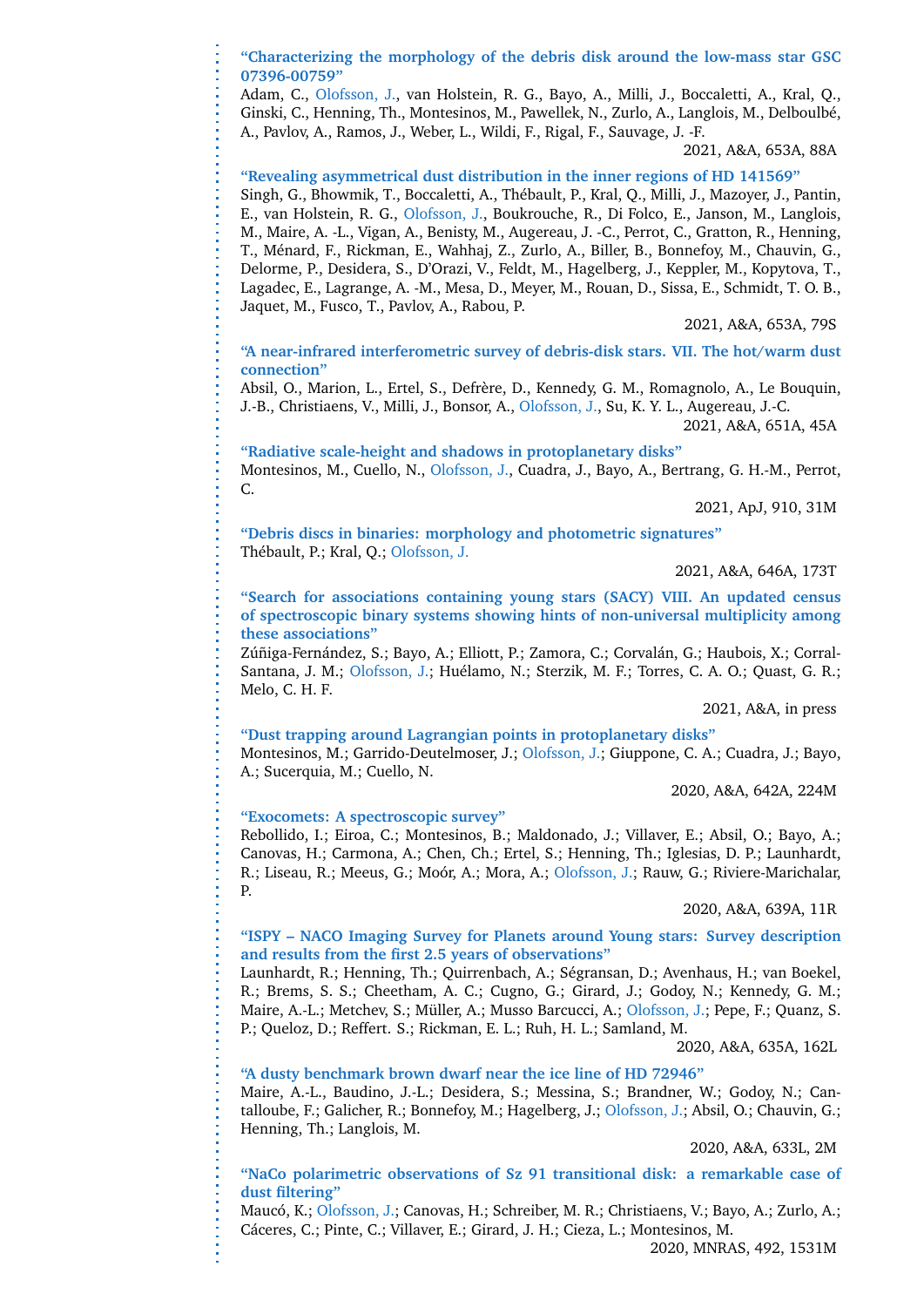#### **"HD 117214 debris disk: scattered light images and constraints on the presence of planets"**

Engler, N.; Lazzoni, C.; Gratton, R.; Schmid, H. M.; Chauvin, G.; Kral, Q.; Milli, J.; Pawellek, N.; Thébault., P.; Boccaletti, A.; Bonnefoy, M.; Brown, S.; Buey, T.; Cantalloube, F.; Carle, M.; Cheetham, A.; Desidera, S.; Feldt, M.; Ginski, C.; Gisler, D.; Henning, Th.; Hunziker, S.; Lagrange, A.-M.; Langlois, M.; Mesa, D.; Meyer, M. R.; Moeller-Nilsson, O.; Olofsson, J.; Petit, C.; Petrus, S.; Quanz, S. P.; Rickman, E.; Stadler, E.; Stolker, T.; Vigan, A.; Wildi, F.; Zurlo, A.

2020, A&A, 635A, 19E

#### **"An unusually large gaseous transit in a debris disc"**

Iglesias, D. P.; Olofsson, J.; Bayo, A.; Zieba, S.; Montesinos, M.; Smoker, J.; Kennedy, G. M.; Godoy, N.; Pantoja, B.; Jan Talens, G.; Wahhaj, Z.; Zamora, C.

2019, MNRAS, 490, 5218I

#### **"From scattered-light to millimeter emission: A comprehensive view of the Gyr-old system of HD 202628 and its eccentric debris ring"**

Faramaz, V.; Krist, J.; Stapelfeldt, K. R.; Bryden, G.; Mamajek, E. E.; Matra, L.; Booth, M.; ` Flaherty, K.; Hales, A. S.; Hughes, A. M.; Bayo, A.; Casassus, S.; Cuadra, J.; Olofsson, J.; Su, K. Y. L.; Wilner, D. J.

2019, AJ, 158, 162F

#### **"Spatially resolved spectroscopy of the debris disk HD 32297: Further evidence of small dust grains"**

Bhowmik, T.;, Boccaletti, A.; Thébault, P.; Kral, Q.; Mazoyer, J.; Milli, J.; Maire, A.-L.; van Holstein, R. G.; Augereau, J.-C.; Baudoz, P.; Feldt, M.; Galicher, R.; Henning, Th.; Lagrange, A.-M.; Olofsson, J.; Pantin, E.; Perrot, C.

2019, A&A, 630A, 85B

#### **"A multi-wavelength study of the debris disc around 49 Cet"**

Pawellek, N.; Moó, A.; Milli, J.; Kóspál, A.; Olofsson, J.; Ábrahám, P.; Keppler, M.; Kral, Q.; Pohl, A.; Augereau, J.-C.; Boccaletti, A.; Chauvin, G.; Choquet, E.; Engler, N.; Henning, Th.; Langlois, M.; Lee, E. J.; Ménard, F.; Thébault, P.; Zurlo, A.

2019, MNRAS, 488, 3507P

#### **"First resolved observations of a highly asymmetric debris disc around HD 160305 with VLT/SPHERE"**

Perrot, C.; Thébault, P.; Lagrange, A.-M.; Boccaletti, A.; Vigan, A.; Desidera, S.; Augereau, J.-C.; Bonnefoy, M.; Choquet, E.; Kral, Q.; Loh, A.; Maire, A.-L.; Ménard, F.; Messina, S.; Olofsson, J.; Gratton, R.; Biller, B.; Brandner, W.; Buenzli, E.; Chauvin, G.; Cheetham, A.; Daemgen, S.; Delorme, P.; Feldt, M.; Lagadec, E.; Langlois, M.; Lannier, J.; Mesa, D.; Mouillet, D.; Peretti, S.; Janin-Potiron, P.; Salter, G.; Sissa, E.; Roux, A.; Llored, M.; Buey, J.-T.; Pavlov, A.; Weber, L.; Petit, C.

2019, A&A, 626A, 95P

#### **"ISPY - NaCo Imaging Survey for Planets around Young stars - Discovery of an M dwarf in the gap between HD 193571 and its debris ring"**

Musso Barcucci, A.; Launhardt, R.; Kennedy, G. M.; Avenhaus, H.; Brems, S. S.; van Boekel, R.; Cheetham, A.; Cugno, G.; Girard, J.; Godoy, N.; Henning, Th.; Metchev, S.; Müller, A.; Olofsson, J.; Pepe, F.; Quanz, S. P.; Quirrenbach, A.; Reffert, S.; Rickman, E. L.; Samland, M.; Segransan, D.

2019, A&A, 627A, 77M

#### **"Optical polarized phase function of the HR4796A dust ring"**

Milli, J,; Engler, N.; Schmid, H. M.; Olofsson, J.; Menard, F.; Kral, Q.; Boccaletti, A.; Thebault, P.; Choquet, E.; Mouillet, D.; Lagrange, A.-M.; Augereau, J.-C.; Pinte, C.; Chauvin, G.; Dominik, C.; Perrot, C.; Zurlo, A.; Henning, Th.; Min, M.; Beuzit, J.-L.; Avenhaus, H.; Bazzon, A.; Moulin, T.; Llored, M; Moeller-Nilsson, O.; Roelfsema, R.; Pragt, J.

2019, A&A, 626A, 54M

#### **"Extreme Debris Disk Variability – Exploring the Diverse Outcomes of Large Asteroid Impacts During the Era of Terrestrial Planet Formation"**

Su, K. Y. L.; Jackson, A. P.; Gaspar, A.; Rieke, G. H.; Dong, R.; Olofsson, J.; Kennedy, G. M.; Leinhardt, Z. M.; Malhotra, R.; Hammer, M.; Meng, H. Y. A.; Rujopakarn, W.; Rodriguez, J. E.; Pepper, J.; Reichart, D. E.; James, D.; Stassun, K. G.

2019, AJ, 157, 202S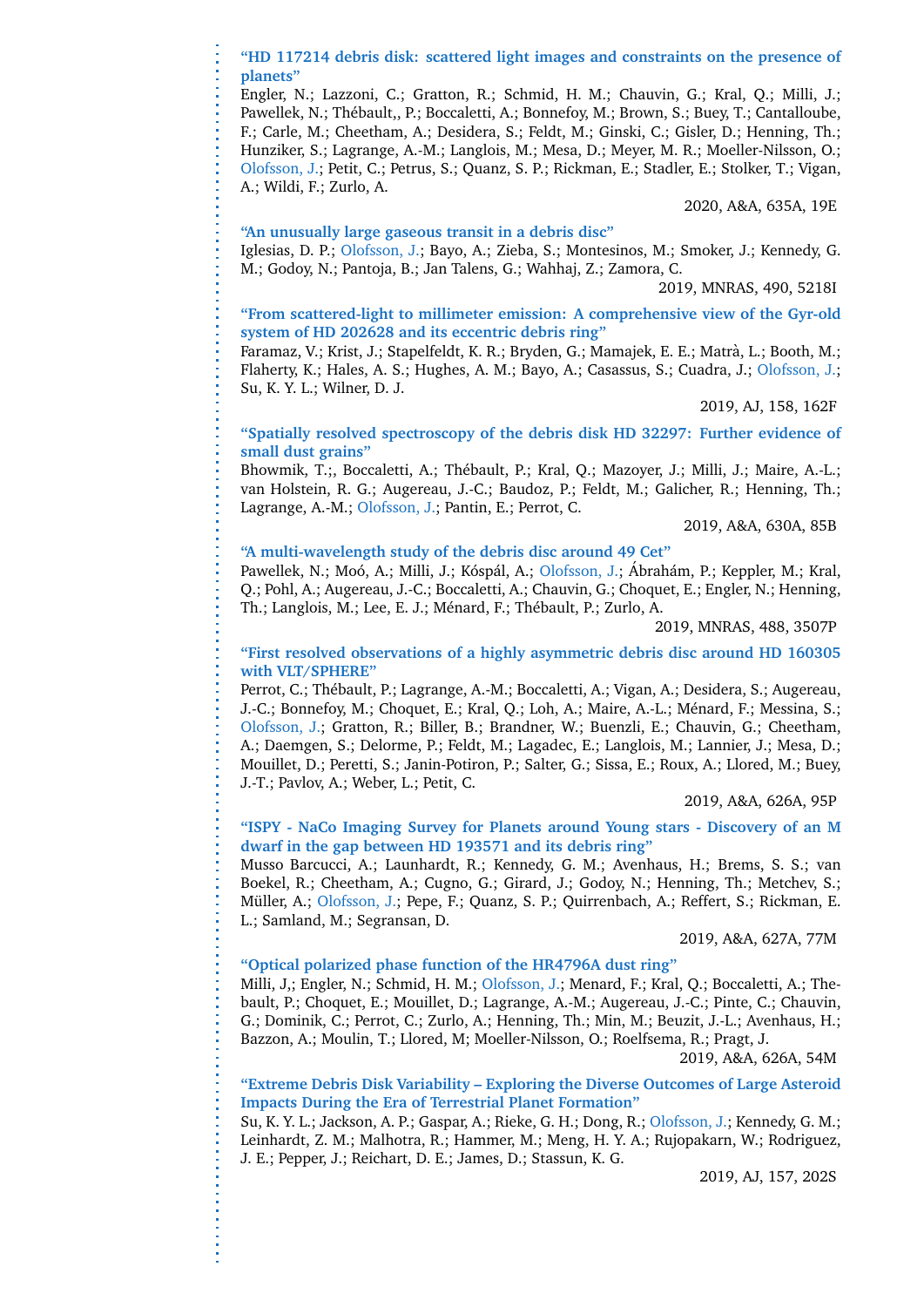**"Hint of curvature in the orbital motion of the exoplanet 51 Eridani b using 3 years of VLT/SPHERE monitoring"**

Maire, A.-L. ; Rodet, L.; Cantalloube, F.; Galicher, R.; Brandner, W.; Messina, S.; Lazzoni, C.; Mesa, D.; Melnick, D.; Carson, J.; Samland, M.; Biller, B. A.; Boccaletti, A.; Wahhaj, Z.; Beust, H.; Bonnefoy, M.; Chauvin, G.; Desidera, S.; Langlois, M.; Henning, Th.; Janson, M.; Olofsson, J.; Rouan, D.; Ménard, F.; Lagrange, A.-M.; Gratton, R.; Vigan, A.; Meyer, M. R.; Cheetham, A.; Beuzit, J.-L.; Dohlen, K.; Avenhaus, H.; Bonavita, M.; Claudi, R.; Cudel, M.; Daemgen, S.; D'Orazi, V.; Fontanive, C.; Hagelberg, J.; Le Coroller, H.; Perrot, C.; Rickman, E.; Schmidt, T.; Sissa, E.; Udry, S.; Zurlo, A.; Abe, L.; Orign´e, A.; Rigal, F.; Rousset, G.; Roux, A.; Weber, L.

2019, A&A, 624A, 118M

#### **"Spatial segregation of dust grains in transition disks. SPHERE observations of 2MASS J16083070-3828268 and RXJ1852.3-3700"**

Villenave, M.; Benisty, M.; Dent, W. R. F.; Menard, F.; Garufi, A.; Ginski, C.; Pinilla, P.; Pinte, C.; Williams, J.P.; de Boer, J.; Morino, J.-I.; Fukagawa, M.; Dominik, C.; Flock, M.; Henning, Th.; Juhasz, A.; Keppler, M.; Muro-Arena, G.; Olofsson, J.; Perez, L. M.; van der Plas, G.; Zurlo, A.; Carle, M.; Feautrier, P.; Pavlov, A.; Pragt, J.; Ramos, J.; Sauvage, J.-F.; Stadler, E.; Weber, L.

2019, A&A, 624A, 7V

#### **"ISPY - the NaCo Imaging Survey for Planets around Young stars: A young companion candidate embedded in the R CrA cloud"**

Cugno, G.; Quanz, S. P.; Launhardt, R.; Musso Barcucci, A.; Brems, S. S.; Cheetham, A.; Godoy, N.; Kennedy, G. M.; Henning, Th.; Müller, A.; Olofsson, J.; Pepe, F.; Quirrenbach, A.; Reffert, S.; Rickman, E. L.; Ségransan D.

2019, A&A, 624A, 29C

**"On the Ubiquity and Stellar Luminosity Dependence of Exocometary CO Gas: Detection around M Dwarf TWA 7"**

Matrà, L.; Öberg, K. I.; Wilner, D. J.; Olofsson, J.; Bayo, A.

2019, AJ, 157, 117M

#### **"SPHERE dynamical and spectroscopic characterization of HD142527B"**

Claudi, R.; Maire, A.-L.; Mesa, D.; Cheetham, A.; Fontanive, C.; Gratton, R.; Zurlo, A.; Avenhaus, H.; Bhowmik, T.; Biller, B.; Boccaletti, A.; Bonavita, M.; Bonnefoy, M.; Cascone, E.; Chauvin, G.; Delboulb`e, A.; Desidera, S.; D'Orazi, V.; Feautrier, P.; Feldt, M.; Flammini Dotti, F.; Girard, J. H.; Giro, E.; Janson, M.; Hagelberg, J.; Keppler, M.; Kopytova, T.; Lacour, S.; Lagrange, A.-M.; Langlois, M.; Lannier, J.; Le Coroller, H.; Menard, F.; Messina, S.; Meyer, M.; Millward, M.; Olofsson, J.; Pavlov, A.; Peretti, S.; Perrot, C.; Pinte, C.; Pragt, J.; Ramos, J.; Rochat, S.; Rodet, L.; Roelfsema, R.; Rouan, D.; Salter, G.; Schmidt, T.; Sissa, E.; Thebault, P.; Udry, S.; Vigan, A.

2019, A&A, 622A, 96C

#### **"Spectral and orbital characterisation of the directly imaged giant planet HIP 65426 b"**

Cheetham, A. C.; Samland, M.; Brems, S. S.; Launhardt, R.; Chauvin, G.; Segransan, D.; Henning, Th.; Quirrenbach, A.; Avenhaus, H.; Cugno, G.; Girard, J.; Godoy, N.; Kennedy, G. M.; Maire, A.-L.; Metchev, S.; Mueller, A.; Musso Barcucci, A.; Olofsson, J.; Pepe, F.; Quanz, S. P.; Queloz, D.; Reffert, S.; Rickman, E.; van Boekel, R.; Boccaletti, A.; Bonnefoy, M.; Cantalloube, F.; Charnay, B.; Delorme, P.; Janson, M.; Keppler, M.; Lagrange, A.-M.; Langlois, M.; Lazzoni, C.; Menard, F.; Mesa, D.; Meyer, M.; Schmidt, T.; Sissa, E.; Udry, S.; Zurlo, A.

2019, A&A, 622A, 80C

#### **"Investigating the presence of two belts in the HD15115 system"**

Engler, N.; Boccaletti, A.; Schmid, H.M.; Milli, J.; Augereau, J.-C.; Mazoyer, J.; Maire, A.- L.; Henning, Th.; Avenhaus, H.; Baudoz, P.; Feldt, M; Galicher, R.; Hinkley, S.; Lagrange, A.-M.; Mawet, D.; Olofsson, J.; Pantin, E.; Perrot, C.; Stapelfeldt, K.

2019, A&A, 622A, 192E

#### **"The Ophiuchus DIsc Survey Employing ALMA (ODISEA) - I : project description and continuum images at 28 au resolution"**

Cieza, L. A.; Ruíz-Rodríguez, D.; Hales, A.; Casassus, S.; Pérez, S.; Gonzalez-Ruilova, C.; Cánovas, H.; Williams, J. P.; Zurlo, A.; Ansdell, M.; Avenhaus, H.; Bayo, A.; Bertrang, G. H.-M.; Christiaens, V.; Dent, W.; Ferrero, G.; Gamen, R.; Olofsson, J.; Orcajo, S.; Peña Ramírez, K.; Principe, D.; Schreiber, M. R.; van der Plas, G.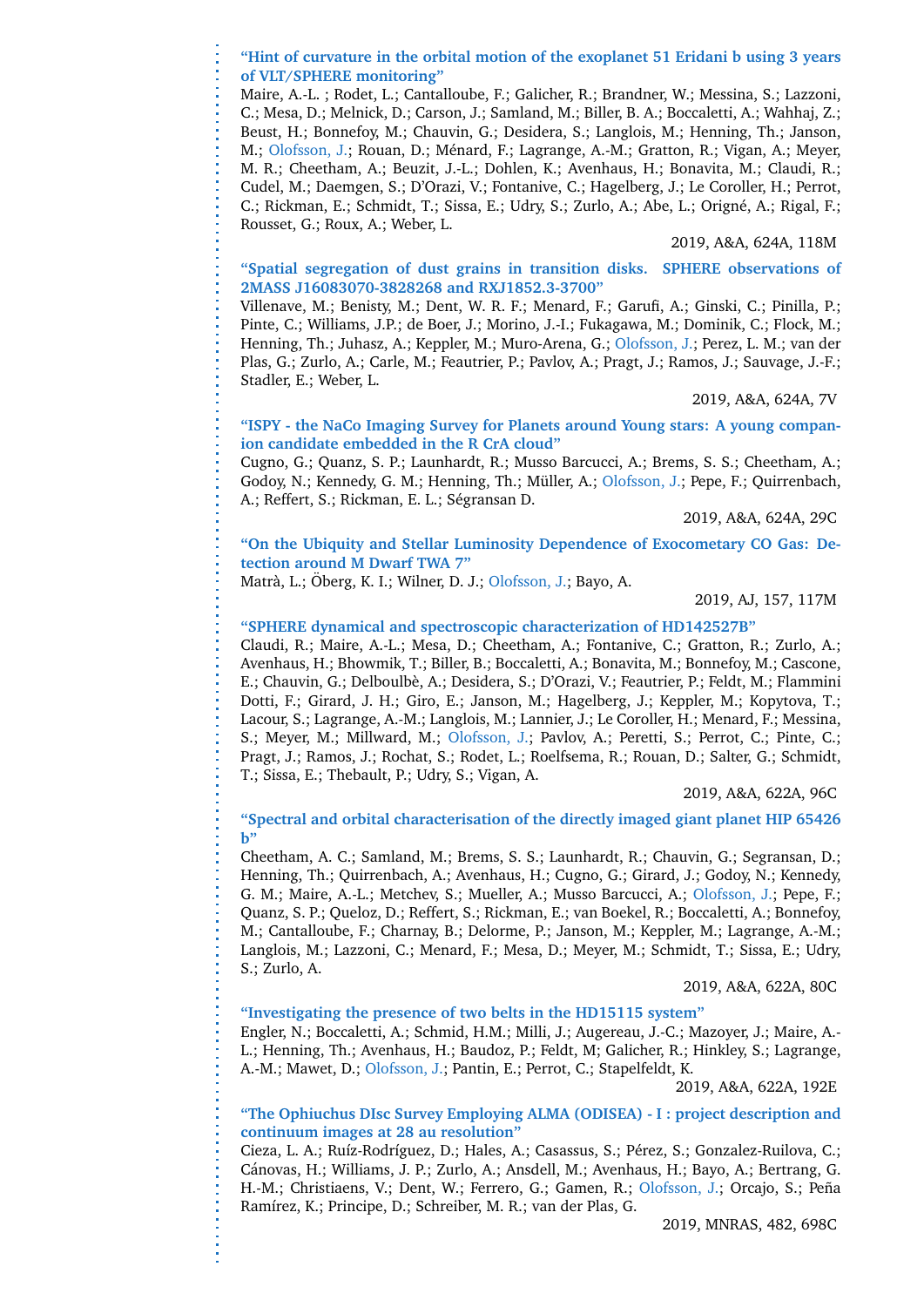#### **"Sub-millimetre non-contaminated detection of the disc around TWA 7 by ALMA"** Bayo, A.; Olofsson, J.; Matrà, L.; Gallardo, J.; Beamín, J. C.; de Gregorio-Monsalvo, I.; Booth, M.; Zamora, C.; Iglesias, D.; Henning, Th.; Schreiber, M. R.

2019, MNRAS, 486, 5552B

#### **"Is there really a debris disc around** ζ**2 Reticuli ?"**

Faramaz, V.; Bryden, G.; Stapelfeldt, K. R.; Booth, M.; Bayo, A.; Beust, H.; Casassus, S.; Cuadra, J.; Hales, A.; Hughes, A. M.; Olofsson, J.; Su, K. Y. L.; Wilner, D. J. 2018, MNRAS, 481, 44F

#### **"Infrared Variability of Two Dusty White Dwarfs"**

Xu, S.; Su, K. Y. L.; Rogers, L.; Bonsor, A.; Olofsson, J.; Veras, D.; van Lieshout, R.; Dufour, P.; Green, E. M.; Schlawin, E.; Farihi, J.; Wilson, T. G.; Wilson, D. J.; Gaensicke, B T. 2018, ApJ, 866, 108X

#### **"NPF: mirror development in Chile"**

Zúniga-Fernández, S.; Bayo, A.; Olofsson, J.; Pedrero, L.; Lobos, C.; Rozas, E.; Soto, N.; Schreiber, M. R.; Escárate, P.; Romero, C.; Hakobyan, H.; Cuadra, J.; Rozas, C.; Monnier, J. D.; Kraus, S.; Ireland, M. J.; Mardones, P

2018, SPIE, 10700E, 3XZ

#### **"The planet formation imager"**

Monnier, J. D.; Kraus, S.; Ireland, M. J.; Baron, F.; Bayo, A.; Berger, J.-P.; Creech-Eakman, M.; Dong, R.; Duchêne, G.; Espaillat, C.; Haniff, C.; Hönig, S.; Isella, A.; Juhasz, A.; Labadie, L.; Lacour, S.; Leifer, S.; Merand, A.; Michael, E.; Minardi, S.; Mordasini, C.; Mozurkewich, D.; Olofsson, J.; Paladini, C.; Petrov, R.; Pott, J.-U.; Ridgway, S.; Rinehart, S.; Stassun, K.; Surdej, J.; Brummelaar, T.; Turner, N.; Tuthill, P.; Vahala, K.; van Belle, G.; Vasisht, G.; Wishnow, E.; Young, J.; Zhu, Z.

2018, ExA, 47M

#### **"Discovery of a planetary-mass companion within the gap of the transition disk around PDS 70"**

Keppler, M.; Benisty, M.; Müller, A.; Henning, Th.; van Boekel, R.; Cantalloube, F.; Ginski, C.; van Holstein, R. G.; Maire, A.-L.; Pohl, A.; Samland, M.; Avenhaus, H.; Baudino, J.-L.; Boccaletti, A.; de Boer, J.; Bonnefoy, M.; Chauvin, G.; Desidera, S.; Langlois, M.; Lazzoni, C.; Marleau, G.; Mordasini, C.; Pawellek, N.; Stolker, T.; Vigan, A.; Zurlo, A.; Birnstiel, T.; Brandner, W.; Feldt, M.; Flock, M.; Girard, J.; Gratton, R.; Hagelberg, J.; Isella, A.; Janson, M.; Juhasz, A.; Kemmer, J.; Kral, Q.; Lagrange, A.-M.; Launhardt, R.; Matter, A.; Ménard, F.; Milli, J.; Mollière, P.; Olofsson, J.; Perez, L.; Pinilla, P.; Pinte, C.; Quanz, S. P.; Schmidt, T.; Udry, S.; Wahhaj, Z.; Williams, J. P.; Buenzli, E.; Cudel, M.; Dominik, C.; Galicher, R.; Kasper, M.; Lannier, J.; Mesa, D.; Mouillet, D.; Peretti, S.; Perrot, C.; Salter, G.; Sissa, E.; Wildi, F.; Abe, L.; Antichi, J.; Augereau, J.-C.; Baruffolo, A.; Baudoz, P.; Bazzon, A.; Beuzit, J.-L.; Blanchard, P.; Brems, S. S.; Buey, T.; De Caprio, V.; Carbillet, M.; Carle, M.; Cascone, E.; Cheetham, A.; Claudi, R.; Costille, A.; Delboulbé, A.; Dohlen, K.; Fantinel, D.; Feautrier, P.; Fusco, T.; Giro, E.; Gisler, D.; Gluck, L.; Gry, C.; Hubin, N.; Hugot, E.; Jaquet, M.; Le Mignant, D.; Llored, M.; Madec, F.; Magnard, Y.; Martinez, P.; Maurel, D.; Meyer, M.; Moeller-Nilsson, O.; Moulin, T.; Mugnier, L.; Origne, A.; Pavlov, A.; Perret, D.; Petit, C.; Pragt, J.; Puget, P.; Rabou, P.; Ramos, J.; Rigal, F.; Rochat, S.; Roelfsema, R.; Rousset, G.; Roux, A.; Salasnich, B.; Sauvage, J.-F.; Sevin, A.; Soenke, C.; Stadler, E.; Suarez, M.; Turatto, M.; Weber, L.

2018, A&A, 617A, 44K

#### **"Debris disks with multiple absorption features in metallic lines: circumstellar or interstellar origin?"**

Iglesias, D.; Bayo, A.; Olofsson, J.; Wahhaj, Z.; Eiroa, C.; Montesinos, B.; Rebollido, I.; Smoker, J.; Sbordone, L.; Schreiber, M. R.; Henning, Th.

#### 2018, MNRAS, 480, 488I

#### **"First direct detection of a polarized companion outside of a resolved circumbinary disk around CS Cha"**

Ginski, C.; Benisty, M.; van Holstein, R. G.; Juhász, A.; Schmidt, T. O. B.; Chauvin, G.; de Boer, J.; Wilby, M.; Manara, C. F.; Delorme, P.; Ménard, F.; Pinilla, P.; Birnstiel, T.; Flock, M.; Keller, C.; Kenworthy, M.; Milli, J.; Olofsson, J.; Pérez, L.; Snik, F.; Vogt, N.

2018, A&A, 616A, 79G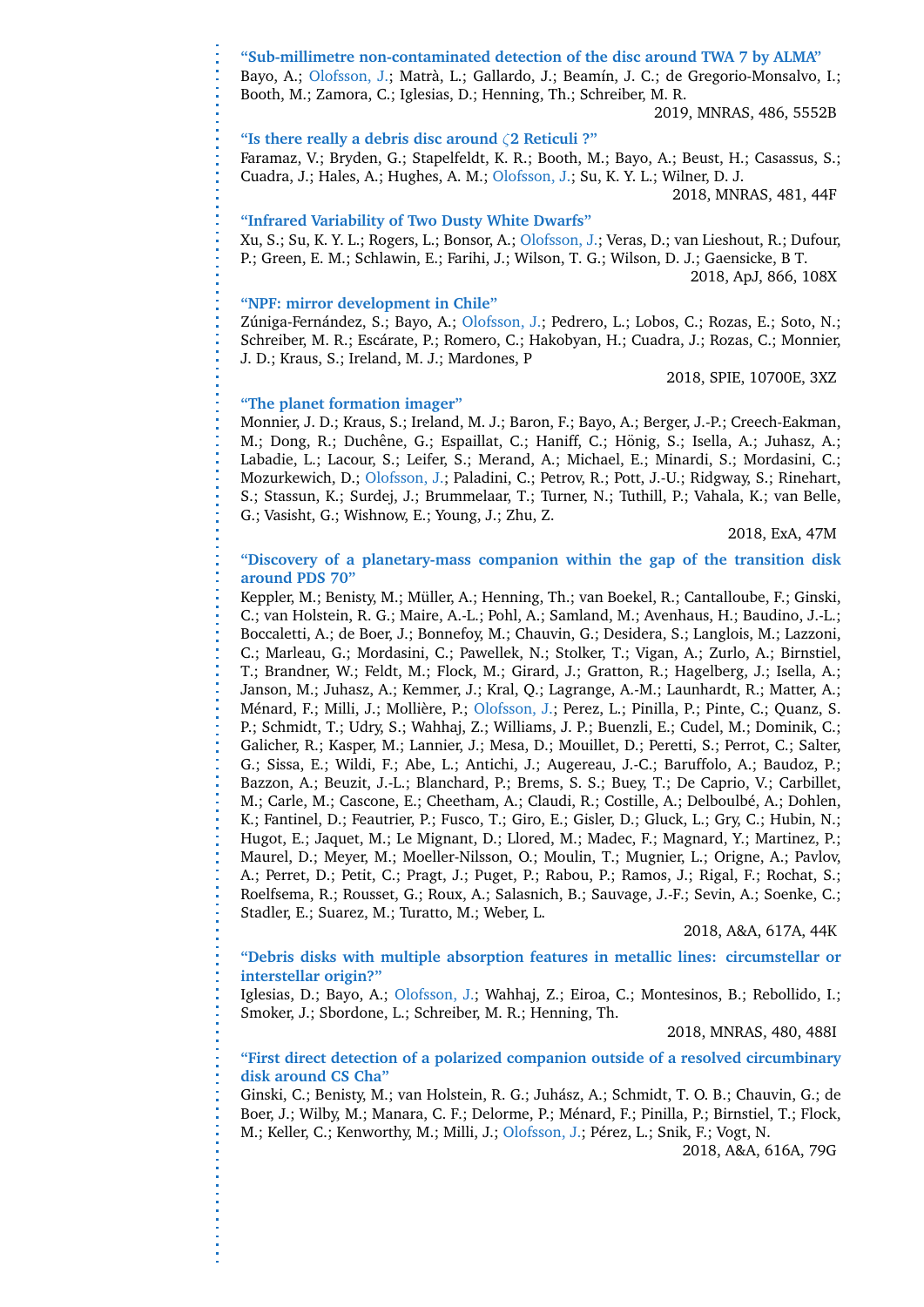#### **"VLT/SPHERE astrometric confirmation and orbital analysis of the brown dwarf companion HR 2562 B"**

Maire, A.-L.; Rodet, L.; Lazzoni, C.; Boccaletti, A.; Brandner, W.; Galicher, R.; Cantalloube, F.; Mesa, D.; Klahr, H.; Beust, H.; Chauvin, G.; Desidera, S.; Janson, M.; Keppler, M.; Olofsson, J.; Augereau, J.-C.; Daemgen, S.; Henning, Th.; Thébault, P.; Bonnefoy, M.; Feldt, M.; Gratton, R.; Lagrange, A.-M.; Langlois, M.; Meyer, M. R.; Vigan, A.; D'Orazi, V.; Hagelberg, J.; Le Coroller, H.; Ligi, R.; Rouan, D.; Samland, M.; Schmidt, T.; Udry, S.; Zurlo, A.; Abe, L.; Carle, M.; Delboulbé, A.; Feautrier, P.; Magnard, Y.; Maurel, D.; Moulin, T.; Pavlov, A.; Perret, D.; Ramos, J. R.; Rigal, F.; Roux, A.; Weber, L.

2018, A&A, 615A, 177M

#### **"New disk discovered with VLT/SPHERE around the M star GSC 07396-00759"**

Sissa, E., Olofsson, J., Vigan, A., Augereau, J.-C., D'Orazi, V., Desidera, S., Gratton, R., Langlois, M., Rigliaco, E., Boccaletti, A., Kral, Q., Lazzoni, C., Mesa, D., Messina, S., Sezestre, E., Thébault, P., Zurlo, A., Bhowmik, T., Bonnefoy, M., Chauvin, G., Feldt, M., Hagelberg, J., Lagrange, A.-M., Janson, M., Maire, A.-L., Ménard, F., Schlieder, J., Schmidt, T., Szulági, J., Stadler, E., Maurel, D., Deboulbé, A., Feautrier, P., Ramos, J., Rigal, R.

#### 2018, A&A, 613L, 6S

#### **"Observations of fast-moving features in the debris disk of AU Mic on a three-year timescale: Confirmation and new discoveries"**

Boccaletti, A., Sezestre, E., Lagrange, A.-M., Thébault, P., Gratton, R., Langlois, M., Thalmann, C., Janson, M., Delorme, P., Augereau, J.-C., Schneider, G., Milli, J., Grady, C., Debes, J., Kral, Q., Olofsson, J., Carson, J., Maire, A.-L., Henning, Th., Wisniewski, J., Schlieder, J., Dominik, C., Desidera, S., Ginski, C., Hines, D., Ménard, F., Mouillet, D., Pawellek, N., Vigan, A., Lagadec, E., Avenhaus, H., Beuzit, J.-L., Biller, B., Bonavita, M., Bonnefoy, M., Brandner, W., Cantalloube, F., Chauvin, G., Cheetham, A., Cudel, M., Gry, C., Daemgen, S., Feldt, M., Galicher, R., Girard, J., Janin-Potiron, P., Kasper, M., Le Coroller, H., Mesa, D., Peretti, S., Perrot, C., Samland, M., Sissa, E., Wildi, F., Rochat, S., Stadler, E., Gluck, L., Origné, A., Llored, M., Baudoz, P., Rousset, G., Martinez, P., Rigal, F.

2018, A&A, 614A, 52B

#### **"Discovery of a brown dwarf companion to the star HIP 64892"**

Cheetham, A., Bonnefoy, M., Desidera, S., Langlois, M., Vigan, A., Schmidt, T., Olofsson, J., Chauvin, G., Klahr, H., Gratton, R., D'Orazi, V., Henning, Th., Janson, M., Biller, B., Peretti, S., Hagelberg, J., Ségransan, D., Udry, S., Mesa, D., Sissa, E., Kral, Q., Schlieder, J., Maire, A.-L., Mordasini, C., Menard, F., Zurlo, A., Beuzit, J.-L., Feldt, M., Mouillet, D., Meyer, M., Lagrange, A.-M., Boccaletti, A., Keppler, M., Kopytova, T., Ligi, R., Rouan, D., Le Coroller, H., Dominik, C., Lagadec, E., Turatto, M., Abe, L., Antichi, J., Baruffolo, A., Baudoz, P., Blanchard, P., Buey, T., Carbillet, M., Carle, M., Cascone, E., Claudi, R., Costille, A., Delboulb´e, A., De Caprio, V., Dohlen, K., Fantinel, D., Feautrier, P., Fusco, T., Giro, E., Gluck, L., Hubin, N., Hugot, E., Jaquet, M., Kasper, M., Llored, M., Madec, F., Magnard, Y., Martinez, P., Maurel, D., Le Mignant, D., Möller-Nilsson, O., Moulin, T., Orign´e, A., Pavlov, A., Perret, D., Petit, C., Pragt, J., Puget, P., Rabou, P., Ramos, J., Rigal, F., Rochat, S., Roelfsema, R., Rousset, G., Roux, A., Salasnich, B., Sauvage, J.-F., Sevin, A., Soenke, C., Stadler, E., Suarez, M., Weber, L., Wildi, F.

2018, A&A, 615A, 160C

#### **"The co-existence of hot and cold gas in debris discs"**

Rebollido, I., Eiroa, C., Montesinos, B., Maldonado, J., Villaver, E., Absil, O., Bayo, A., Canovas, H., Carmona, A., Chen, Ch., Ertel, S., Garufi, A., Henning, Th., Iglesias, D. P., Laundhart, R., Lisseau, R., Meeus, G., Móor, A., Mora, A., Olofsson, J., Rauw, G., Riviere-Marichalar, P.

2018, A&A, 614A, 3R

#### **"Investigating the young Solar System analog HD95086"**

Chauvin, G., Gratton, R., Bonnefoy, M., Lagrange, A.-M., de Boer, J., Vigan, A., Beust, H., Lazzoni, C., Boccaletti, A., Galicher, R., Desidera, S., Delorme, P., Keppler, M., Lannier, J., Maire, A.-L., Mesa, D., Meunier, N., Kral, Q., Henning, Th., Menard, F., Moor, A., Avenhaus, H., Bazzon, A., Janson, M., Beuzit, J.-L., Bhowmik, T., Bonavita, M., Borgniet, S., Brandner, W., Cheetham, A., Cudel, M., Feldt, M., Fontanive, C., Ginski, C., Hagelberg, J., Janin-Potiron, P., Lagadec, E., Langlois, M., Le Coroller, H., Messina, S., Meyer, M., Mouillet, D., Peretti, S., Perrot, C., Rodet, L., Samland, M., Sissa, E., Olofsson, J., Salter, G., Schmidt, T., Zurlo, A., Milli, J., van Boekel, R., Quanz, S., Wilson, P. A., Feautrier, P., Le Mignant, D., Perret, D., Ramos, J., Rochat, S.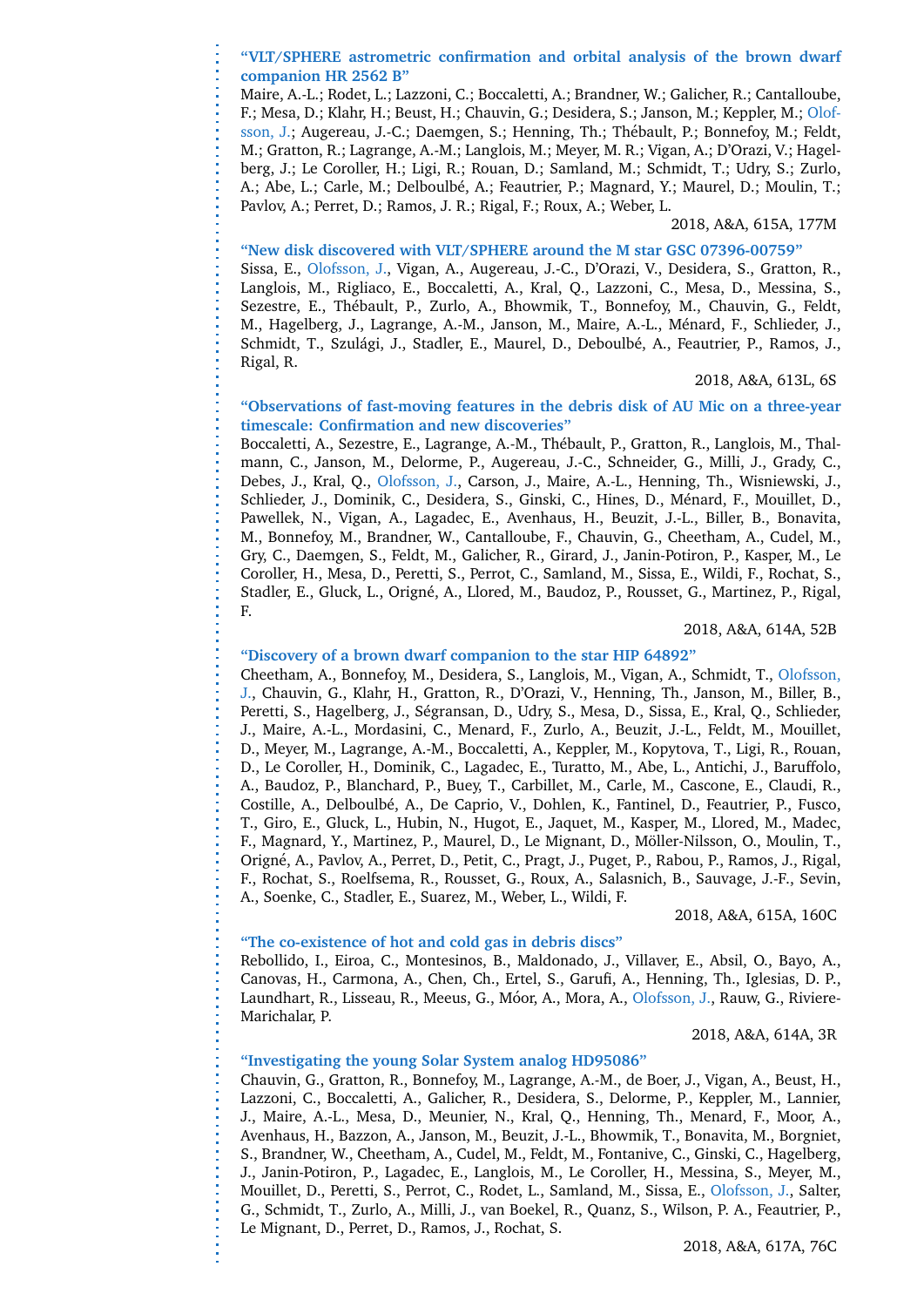#### **"DZ Cha: a bona fide photoevaporating disc"**

Canovas, H., Montesinos, B., Schreiber, M. R., Cieza, L. A., Eiroa, C., Meeus, G., de Boer, J., Ménard, F., Wahhaj, Z., Riviere-Marichalar, P., Olofsson, J., Garufi, A., Rebollido, I., van Holstein, R. G., Caceres, C., Hardy, A., Villaver, E.

#### 2018, A&A, 610A, 13C

#### **"Dynamical models to explain observations with SPHERE in planetary systems with double debris belts"**

Lazzoni, C., Desidera, S., Marzari, F., Boccaletti, A., Langlois, M., Mesa, D., Gratton, R., Kral, Q., Pawellek, N., Olofsson, J., Bonnefoy, M., Chauvin, G., Lagrange, A. M., Vigan, A., Sissa, E., Antichi, J., Avenhaus, H., Baruffolo, A., Baudino, J. L., Bazzon, A., Beuzit, J.-L., Biller, B., Bonavita, M., Brandner, W., Bruno, P., Buenzli, E., Cantalloube, F., Cascone, E., Cheetham, A., Claudi, R. U., Cudel, M., Daemgen, S., De Caprio, V., Delorme, P., Fantinel, D., Farisato, G., Feldt, M., Galicher, R., Ginski, C., Girard, J., Giro, E., Janson, M., Hagelberg, J., Henning, T., Incorvaia, S., Kasper, M., Kopytova, T., Lannier, J., LeCoroller, H., Lessio, L., Ligi, R., Maire, A.-L., Ménard, F., Meyer, M., Milli, J., Mouillet, D., Peretti, S., Perrot, C., Rouan, D., Samland, M., Salasnich, B., Salter, G., Schmidt, T., Scuderi, S., Sezestre, E., Turatto, M., Udry, S., Wildi, F., Zurlo, A.

#### 2018, A&A, 611A, 43L

#### **"ALMA observations of Elias 2-24: a protoplanetary disk with multiple gaps in the Ophiuchus Molecular Cloud"**

Cieza, L. A., Casassus, S., Perez, S, Hales, A., Carcamo, M., Ansdel, M., Avenhaus, H.,; Bayo, A., Bertrang, G. H.-M.; Canovas, H., Christiaens, V., Dent, W., Ferrero, G., Gamen, R., Olofsson, J., Orcajo, S., Osses, A., Peña Ramirez, K., Principe, D., Ruiz-Rodriguez, D., Schreiber, M. R., van der Plas, G., Williams, J. P., Zurlo, A 2017, ApJ, 851L, 23C

#### **"The HIP 79977 debris disk in polarized light"**

Engler, N., Schmid, H. M., Thalmann, Ch., Boccaletti, A., Bazzon, A., Baruffolo, A., Beuzit, J.-L., Claudi, R., Costille, A., Desidera, S., Dohlen, K., Dominik, C., Feldt, M., Fusco, T., Ginski, C., Gisler, D., Girard, J. H., Gratton, R., Henning, Th., Hubin, N., Janson, M., Kasper, M., Kral, Q., Langlois, M., Lagadec, E., Ménard, F., Meyer, M. R., Milli, J., Mouillet, D., Olofsson, J., Pavlov, A., Pragt, J., Puget, P., Quanz, S. P., Roelfsema, R., Salasnich, B., Siebenmorgen, R., Sissa, E., Suarez, M., Szulagyi, J., Turatto, M., Udry, S., Wildi, F. 2017, A&A, 607A, 90E

#### **"In-depth study of moderately young but extremely red, very dusty substellar companion HD206893B"**

Delorme, P., Schmidt, T., Bonnefoy, M., Desidera, S., Ginski, C., Charnay, B., Lazzoni, C., Christiaens, V., Messina, S., D'Orazi, V., Milli, J., Schlieder, J. E., Gratton, R., Rodet, L., Lagrange, A-M., Absil, O., Vigan, A., Galicher, R., Hagelberg, J., Bonavita, M., Lavie, B., Zurlo, A., Olofsson, J., Boccaletti, A., Cantalloube, F., Mouillet, D., Chauvin, G., Hambsch, F.-J., Langlois, M., Udry, S., Henning, Th., Beuzit, J.-L., Mordasini, C., Lucas, P., Marocco, F., Biller, B., Carson, J., Cheetham, A., Covino, E., De Caprio, V., Delboulbe, A., Feldt, M., Girard, J., Hubin, N., Maire, A.-L., Pavlov, A., Petit, C., Rouan, D., Roelfsema, R., Wildi, F. 2017, A&A, 608A, 79D

#### **"Discovery of a warm, dusty giant planet around HIP65426"**

Chauvin, G., Desidera, S., Lagrange, A.-M., Vigan, A., Gratton, R., Langlois, M., Bonnefoy, M., Beuzit, J.-L., Feldt, M., Mouillet, D., Meyer, M., Cheetham, A., Biller, B., Boccaletti, A., D'Orazi, V., Galicher, R., Hagelberg, J., Maire, A.-L., Mesa, D., Olofsson, J., Samland, M., Schmidt, T.O.B., Sissa, E., Bonavita, M., Charnay, B., Cudel, M., Daemgen, S., Delorme, P., Janin-Potiron, P., Janson, M., Keppler, M., Le Coroller, H., Ligi, R., Marleau, G.D., Messina, S., Molliere, P., Mordasini, C., Muller, A., Peretti, S., Perrot, C., Rodet, L., Rouan, D., Zurlo, A., Dominik, C., Henning, Th., Menard, F., Schmid, H.-M., Turatto, M., Udry, S., Vakili, F., Abe, L., Antichi, J., Baruffolo, A., Baudoz, P., Baudrand, J., Blanchard, P., Bazzon, A., Buey, T., Carbillet, M., Carle, M., Charton, J., Cascone, E., Claudi, R., Costille, A., Deboulbe, A., De Caprio, V., Dohlen, K., Fantinel, D., Feautrier, P., Fusco, T., Gigan, P., Giro, E., Gisler, D., Gluck, L., Hubin, N., Hugot, E., Jaquet, M., Kasper, M., Madec, F., Magnard, Y., Martinez, P., Maurel, D., Le Mignant, D., Moller-Nilsson, O., Llored, M., Moulin, T., Origné, A., Pavlov, A., Perret, D., Petit, C., Pragt, J., Puget, P., Rabou, P., Ramos, J., Rigal, R., Rochat, S., Roelfsema, R., Rousset, G., Roux, A., Salasnich, B., Sauvage, J.-F., Sevin, A., Soenke, C., Stadler, E., Suarez, M., Weber, L., Wildi, F., Antoniucci, S., Augereau, J.-C., Baudino, J.-L., Brandner, W., Engler, N., Girard, J., Gry, C., Kral, Q., Kopytova, T., Lagadec, E., Milli, J., Moutou, C., Schlieder, J., Szulagyi, J., ´ Thalmann, C., Wahhaj, Z.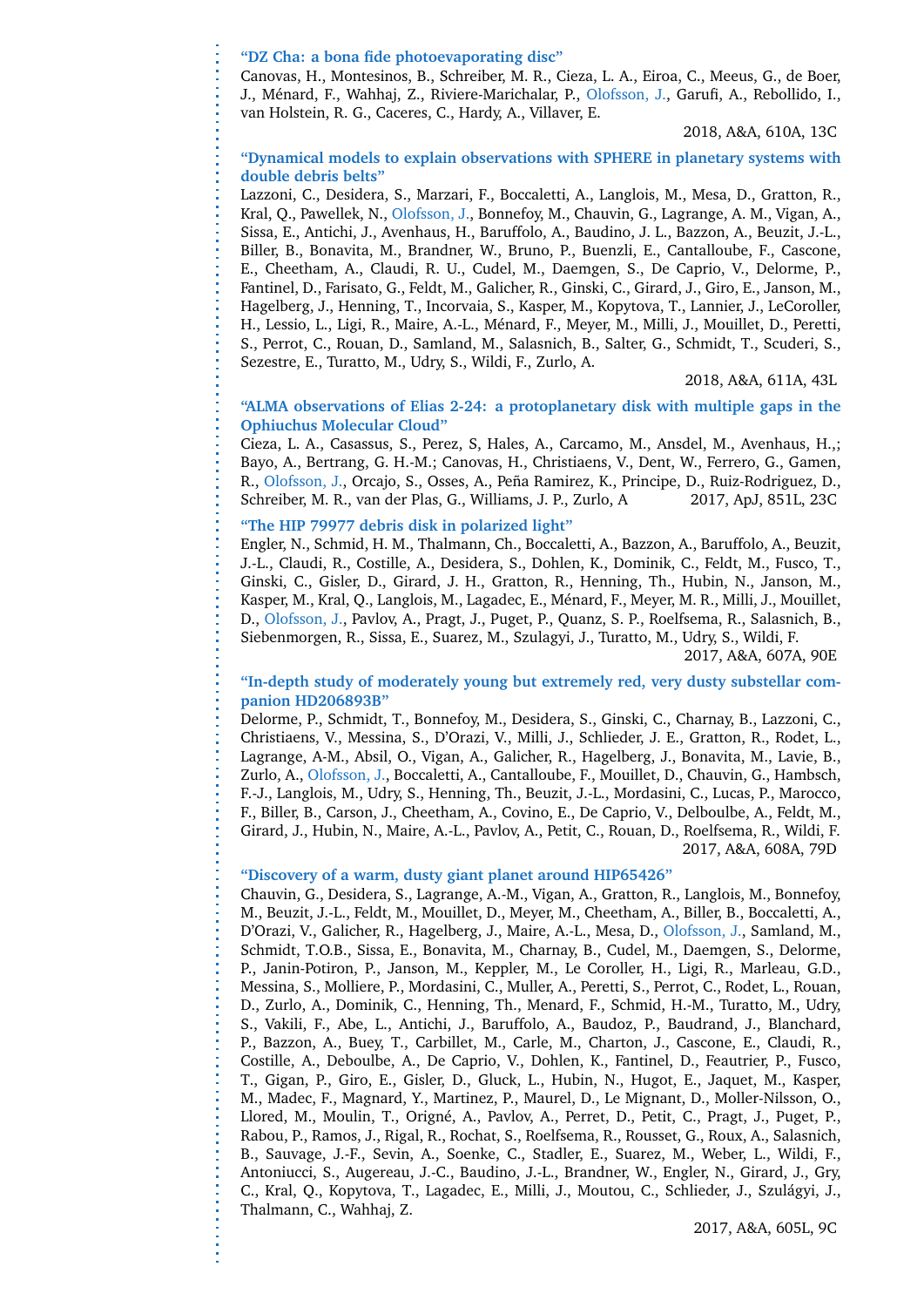#### **"New constraints on the disk characteristics and companion candidates around T Cha with VLT/SPHERE"**

Pohl, A., Sissa, E., Langlois, M., Muller, A., Ginski, C., van Holstein, R. G., Vigan, A., Mesa, ¨ D., Maire, A.-L., Henning, Th., Gratton, R., Olofsson, J., van Boekel, R., Benisty, M., Biller, B., Boccaletti, A., Chauvin, G., Daemgen, S., de Boer, J., Desidera, S., Dominik, C., Garufi, A., Janson, M., Kral, Q., Ménard, F., Pinte, C., Stolker, T., Szulágy, J.i, Zurlo, A., Bonnefoy, M., Cheetham, A., Cudel, M., Feldt, M., Kasper, M, Lagrange, A.-M., Perrot, C., Wildi, F. 2017, A&A, 605A, 34P

**"First millimeter detection of the disk around a young, isolated, planetary-mass object"**

Bayo, A., Joergens, V., Liu, Y., Brauer, R., Olofsson, J., Arancibia, J., Pinilla, P., Wolf, S., Ruge, J. P., Henning, Th., Natta, A., Johnston, K. G., Bonnefoy, M., Beuther, H., Chauvin, G.

2017, ApJ, 841L, 11B

#### **"SPHERE/SHINE reveals concentric rings in the debris disk of HIP 73145"**

Feldt, M., Olofsson, J., Boccaletti, A., Maire, A.-L., Milli, J., Vigan, A., Langlois, M., Henning, Th., Moor, A., Bonnefoy, M., Wahhaj, Z., Desidera, S., Gratton, R., Kóspál, A., Abraham, P., Ménard, F., Chauvin, G., Lagrange, A.-M., Mesa, D., Salter, G., Buenzli, E., Lannier, J., Perrot, C., Peretti, S., Sissa, E.

#### 2017, A&A, 601A, 7F

#### **"Constraining the mass of the planet(s) sculpting a disk cavity. The intriguing case of 2MASS J16042165-2130284"**

Canovas, H., Hardy, A., Zurlo, A., Wahhaj, Z., Schreiber, M. R., Vigan, A., Villaver, E., Olofsson, J., Meeus, G., Ménard, F., Caceres, C., Cieza, L. A., Garufi, A.

2017, A&A, 598A, 43C

#### **"Exocomet signatures around the A-shell star Phi Leo?"**

Eiroa, C., Rebollido, I., Montesinos, B., Villaver, E., Absil, O., Henning, Th., Bayo, A., Canovas, H., Carmona, A., Chen, Ch., Ertel, S., Iglesias, D. P., Launhardt, R., Maldonado, J., Meeus, G., Moor, A., Mora, A., Mustill, A. J., Olofsson, J., Rauw, G., Riviere-Marichalar, P., Roberge, A.

2016, A&A, 594L, 1E

#### **"Resolving the planet-hosting inner regions of the LkCa 15 disk"**

Thalmann, C., Janson, M., Garufi, A., Boccaletti, A., Quanz, S.P., Sissa, E., Gratton, R., Salter, G., Benisty, M., Bonnefoy, M., Chauvin, G., Daemgen, S., Desidera, S., Dominik, C., Engler, N., Feldt, M., Henning, Th., Lagrange, A.-M., Langlois, M., Lannier, J., Le Coroller, H., Ligi, R., Mesa, D., Meyer, M.R., Mulders, G.D., Olofsson, J., Pinte, C., Schmid, H.M., Vigan, A., Zurlo, A.

2016, ApJ, 828L, 17T

#### **"A near-infrared interferometric survey of debris-disc stars. V. PIONIER search for variability"**

Ertel, S., Defrère, D., Absil, O., Le Bouquin, J.-B., Augereau, J.-C., Berger, J.-P., Blind, N., Bonsor, A., Lagrange, A.-M., Lebreton, J., Marion, L., Milli, J., Olofsson, J.

2016, A&A, 595A, 44E

#### **"A Steeper than Linear Disk Mass-Stellar Mass Scaling Relation"**

Pascucci, I., Testi, L., Herczeg, G. J., Long, F., Manara, C. F., Hendler, N., Mulders, G. D., Krijt, S., Ciesla, F., Henning, Th., Mohanty, S., Drabek-Maunder, E., Apai, D., Szucs, L., Sacco, G., Olofsson, J.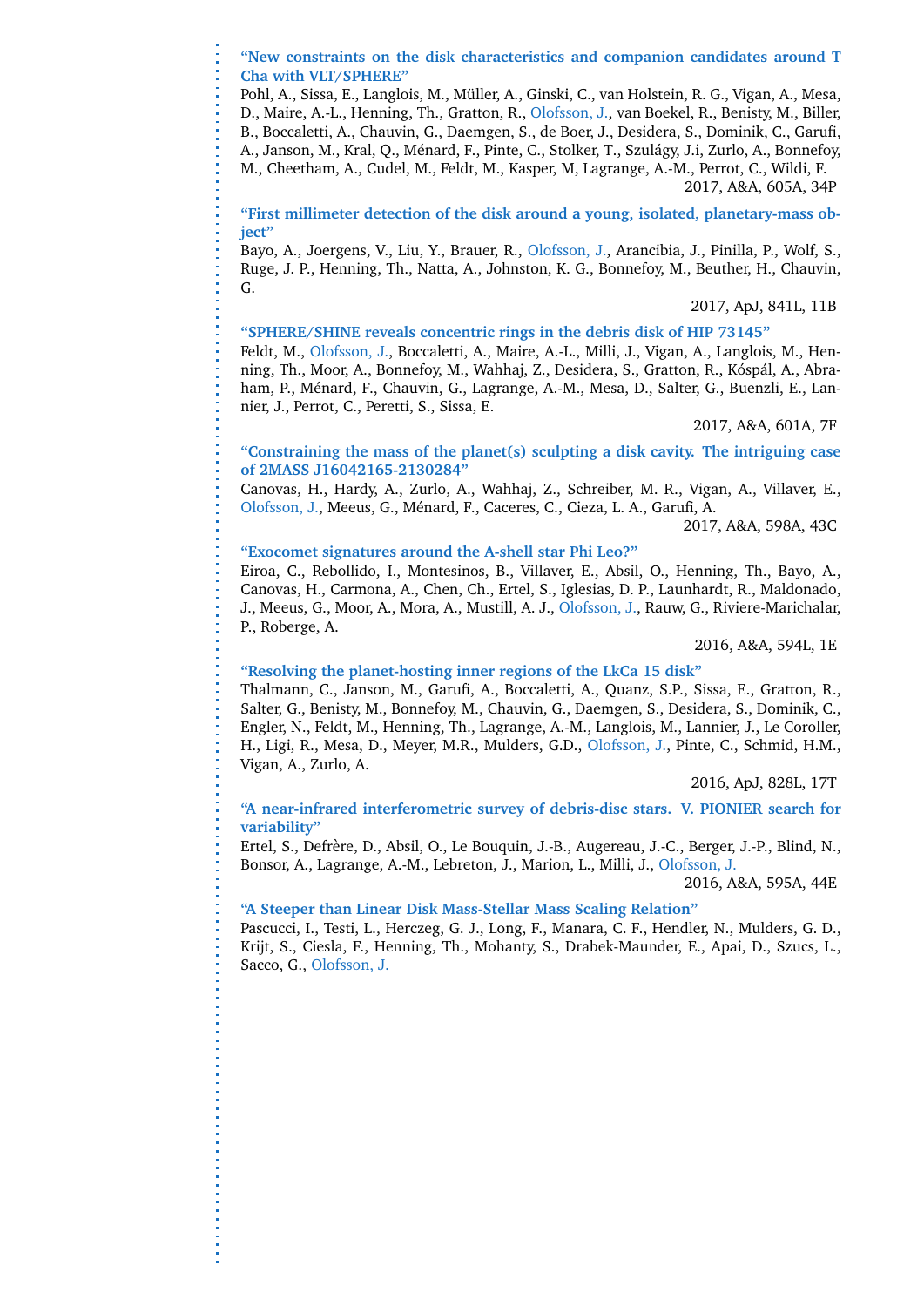**"Planet Formation Imager (PFI): science vision and key requirements"**

Kraus, S., Monnier, J. D., Ireland, M. J., Duchene, G., Espaillat, C., Hoenig, S., Juhasz, A., Mordasini, C., Olofsson, J., Paladini, C., Stassun, K., Turner, N., Vasisht, G., Harries, T. J., Bate, M. R., Gonzalez, J.-F., Matter, A., Zhu, Z., Panic, O., Regaly, Z., Morbidelli, A., Meru, F., Wolf, S., Ilee, J., Berger, J.-P., Zhao, M., Kral, Q., Morlok, A., Bonsor, A., Ciardi, D., Kane, S. R.., Kratter, K., Laughlin, G., Pepper, J., Raymond, S., Labadie, L., Nelson, R. P., Weigelt, G., ten Brummelaar, T., Pierens, A., Oudmaijer, R., Kley, W., Pope, B., Jensen, E. L. N., Bayo, A., Smith, M., Boyajian, T., Quiroga-Nunez, L. H., Millan-Gabet, R., Chiavassa, A., Gallenne, A., Reynold, M., de Wit, W.-J., Wittkowski, M., Millour, F., Gandhi, P., Ramos Almeida, C., Alonso Herrero, A., Packham, C., Kishimoto, M., Tristram, K. R. W., Pott, J.-U., Surdej, J., Buscher, D., Haniff, C., Lacour, S., Petrov, R., Ridgway, S., Tuthill, P., van Belle, G., Armitage, P., Baruteau, C., Benisty, M., Bitsch, B., Paardekooper, S.-J., Pinte, C., Masset, F., Rosotti, G. P.

#### **"Discovery of concentric broken rings at sub-arcsec separations in the HD 141569A gas-rich, debris disk with VLT/SPHERE"**

Perrot, C., Boccaletti, A., Pantin, E., Augereau, J-C., Lagrange, A-M., Galicher, R., Maire, A-L., Mazoyer, J., Milli, J., Rousset, G., Gratton, R., Bonnefoy, M., Brandner, W., Buenzli, E., Langlois, M., Lannier, J., Mesa, D., Peretti, S., Salter, G., Sissa, E., Chauvin, G., Desidera, S., Feldt, M., Vigan, A., Di Folco, E., Dutrey, E., Péricaud, J., Baudoz, P., Benisty, M., De Boer, J., Garufi, A., Girard, J. H., Menard, F.,Olofsson, J., Quanz, S. P., Mouillet, D., Christiaens, V., Casassus, S., Beuzit, J.-L., Blanchard, P., Carle, M., Fusco, T., Giro, E., Hubin, N., Maurel, D., Moeller-Nilsson, O., Sevin, A., Weber, L.

2016, A&A, 590L, 7P

#### **"An M-dwarf star in the transition disk of Herbig HD142527, Physical parameters and orbital elements"**

Lacour, S., Biller, B., Cheetham, A., Greenbaum, A., Pearce, T., Marino, S., Tuthill, P., Pueyo, L., Mamajek, E. E., Girard, J. H., Sivaramakrishnan, A., Bonnefoy, M., Baraffe, I., Chauvin, G., Olofsson, J., Juhasz, A., Benisty, M., Pott, J.-U., Sicilia-Aguilar, A., Henning, Th., Cardwell, A., Goodsell, S., Graham, J. R., Hibon, P., Ingraham, P., Konopacky, Q., Macintosh, B., Oppenheimer, R., Perrin, M., Rantakyro, F., Sadakuni, N., Thomas, S.

#### 2016, A&A, 590A, 90L

#### **"A narrow, edge-on disk resolved around HD 106906 with SPHERE"**

Lagrange, A.-M., Langlois, M., Gratton, R., Maire, A.-L., Milli, J., Olofsson, J., Vigan, A., Bailey, V., Mesa, D., Chauvin, G., Boccaletti, A., Galicher, R., Girard, J. M., Bonnefoy, M., Samland, M., Ménard, F., Henning, Th., Kenworthy, M., Thalmann, C., Beust, H., Beuzit, J.-L., Brandner, W., Buenzli, E., Cheetham, A., Janson, M., le Coroller, H., Lannier, J., Mouillet, D., Peretti, S., Perrot, C., Salter, G., Sissa, E., Wahhaj, Z., Abe, L., Desidera, S., Feldt, M., Madec, F., Perret, D., Petit, C., Rabou, P., Soenke, C., Weber, L.

2016 A&A, 586L, 8L

**"Inner disk clearing around the Herbig Ae star HD139614: Evidence for a planetinduced gap ?"**

Matter, A., Labadie, L., Augereau, J.-C., Kluska, J., Crida, A., Carmona, A., Gonzalez, J.-F., Thi W. F., Le Bouquin J.-B., Olofsson, J., Lopez B.

2016, A&A, 586A, 11M

#### **"Fast-moving features in the debris disk around AU Microscopii"**

Boccaletti, A., Thalmann, C., Lagrange, A.-M., Janson, M., Augereau, J.-C., Schneider, G., Milli, J., Grady, C., Debes, J., Langlois, M., Mouillet, D., Henning, Th., Dominik, C., Maire, A.-L., Beuzit, J.-L., Carson, J., Dohlen, K., Engler, N., Feldt, M., Fusco, T., Ginski, C., Girard, J. H., Hines, D., Kasper, M., Mawet, D., Ménard, F., Meyer, M. R., Moutou, C., Olofsson, J., Rodigas, T., Sauvage, J.-F., Schlieder, J., Schmid, H. M., Turatto, M., Udry, S., Vakili, F., Vigan, A., Wahhaj, Z., Wisniewski, J.

2015, Nature, 526, 230B

**"Optical imaging polarimetry of the LkCa 15 protoplanetary disk with SPHERE ZIM-POL"**

Thalmann, C., Mulders, G. D., Janson, M., Olofsson, J., Benisty, M., Avenhaus, H., Quanz, S. P., Schmid, H. M., Henning, Th., Buenzli, E., Ménard, F., Carson, J. C., Garufi, A., Messina, S., Dominik, C., Leisenring, J., Chauvin, G., Meyer, M. R.

2015, ApJ, 808L, 41T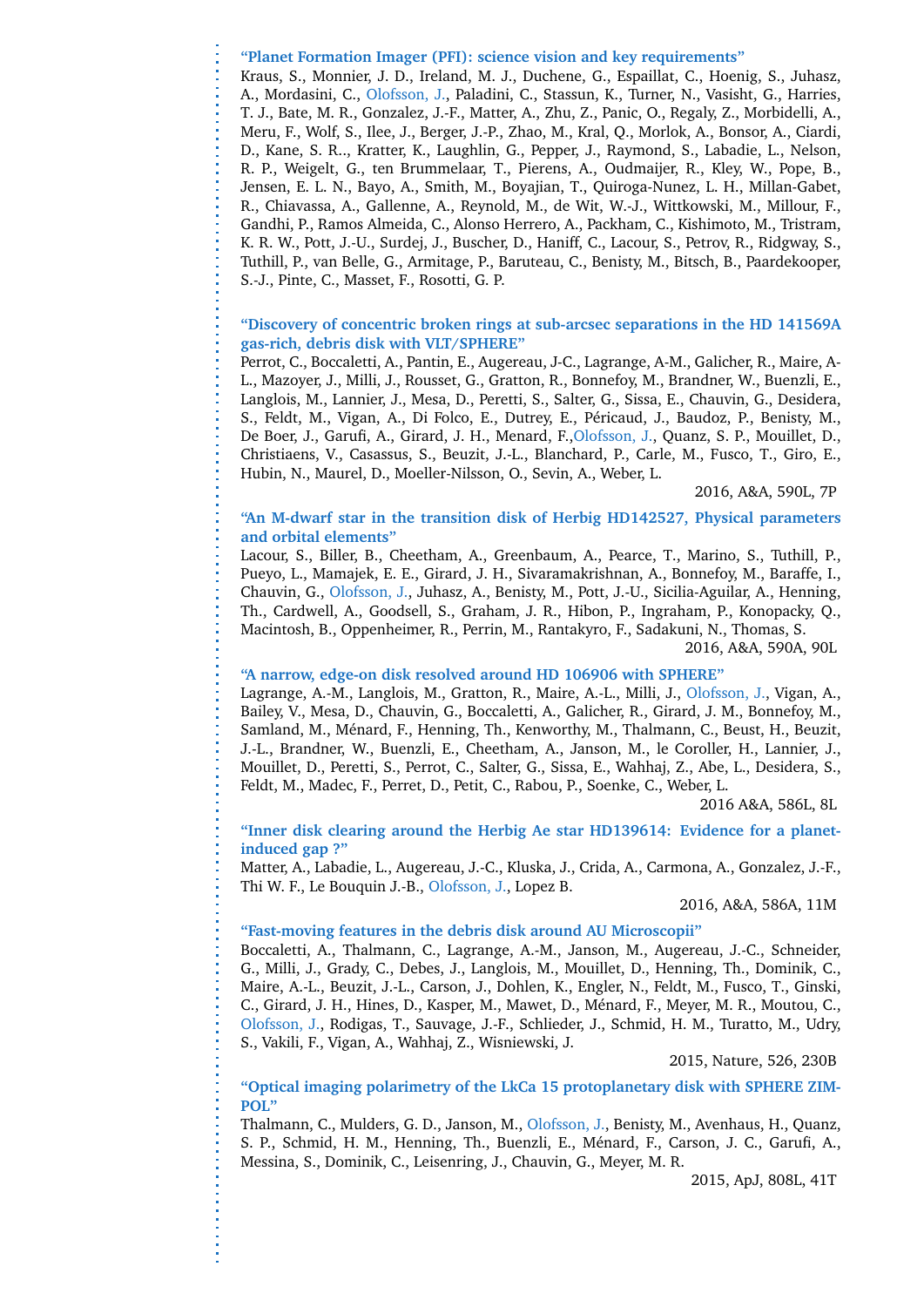**"Asymmetric features in the protoplanetary disk MWC 758"**

Benisty, M., Juhasz, A., Boccaletti, A., Avenhaus, H., Milli, J., Thalmann, C., Dominik, C., Pinilla, P., Buenzli, E., Pohl, A., Beuzit, J.-L., Birnstiel, T., de Boer, J., Bonnefoy, M., Chauvin, G., Christiaens, V., Garufi, A., Grady, C., Henning, T., Huelamo, N., Isella, A., Langlois, M., Ménard, F., Mouillet, D., Olofsson, J., Pantin, E., Pinte, C., Pueyo, L.

2015, A&A, 578L, 6B

**"Southern Massive Stars at High Angular Resolution: Observational Campaign and Companion Detection"**

Sana, H., Le Bouquin, J.-B., Lacour, S., Berger, J.-P., Duvert, G., Gauchet, L., Norris, B., Olofsson, J., Pickel, D., Zins, G., Absil, O., de Koter, A., Kratter, K., Schnurr, O., Zinnecker, H.

2014, ApJS, 215, 15S

**"Constraining the structure of the transition disk HD 135344B (SAO 206462) by simultaneous modeling of multi-wavelength gas and dust observations"**

Carmona A., Pinte C., Thi W.F., Benisty M., M´enard F., Grady C., Kamp I., Woitke P., Olofsson, J., Roberge A., Brittain S., Dûchene G., Meeus G., Martin-Zaïdi C., Dent B., Le Bouquin J.B., Berger J.P.

2014, A&A, 567A, 51C

**"A young hierarchical triple system harbouring a candidate debris disc"** Deacon, N. R., Schlieder, J. E., Olofsson, J., Johnston, K. G., Henning, Th.

2013, MNRAS, 434, 1117D

**"Herschel observations of gas and dust in the unusual 49 Ceti circumstellar disk"**

Roberge, A., Kamp, I., Montesinons, B., Dent, W. R. F., Meeus, G., Donaldson, J. K., Olofsson, J., Moór, A., Augereau, J.-C., Howard, C., Eiroa, C., Thi, W.-F., Ardila, D. R., Sandell, G., Woitke, P.

2013, ApJ, 771, 69

"The 69 $\mu$ m forsterite band in spectra of protoplanetary disks - Results from the **Herschel DIGIT programme"**

Sturm, B., Bouwman, J., Henning, Th., Evans, N.J. II, Waters, L. B. F. M., van Dishoeck, E. F., Green, J., Olofsson, J., Meeus, G., Maaskant, K., Dominik, C., Augereau, J.-C., Mulders, G. D., Acke, B., Merín, B., Herczeg, G. J., and The DIGIT team

2013, A&A, 553A, 5S

**"The Herschel DIGIT Survey of Weak-line T Tauri Stars: implications for disk evolution and dissipation"**

Cieza, L., Olofsson, J., Harvey, P. M., Evans, N. J. II, Najita, J., Henning, Th., Merín, B., Liebhart, A., Gudel, M., Augereau, J.-C., Pinte, C.

2013, ApJ, 762,100C

**"High surface porosity as the origin of emissivity features in asteroid spectra"** Vernazza, P., Delbo, M., King, P. L., Izawa, M. R. M., Olofsson, J., Lamy, P., Cipriani, F., Binzel, R. P., Marchis, F., Merín, B., Tamanai, A.

2012, Icarus, 221, 1162V

**"A Likely Close-in Low-mass Stellar Companion to the Transitional Disk Star HD 142527"** Biller, B., Lacour, S., Juhász, A., Benisty, M., Chauvin, G., Olofsson, J., Pott, J.-U., Müller, A., Sicilia-Aguilar, A., Bonnefoy, M., Tuthill, P., Thébault, P., Henning, Th., Crida, A.

2012, ApJ, 753, 38B

**"Herschel Observations of the T Cha Transition Disk: Constraining the Outer Disk Properties"**

Cieza, L., Olofsson, J., Harvey, P., Pinte, C., Mer´ın, B., Augereau, J.-C., Evans, N. J., Najita, J., Henning, Th., Ménard, F.

2011, ApJ, 741, 25

**"Hot exozodiacal dust resolved around Vega with IOTA/IONIC"**

Defrère, D., Absil, O., di Folco, E., Berger, J.-P., Coudé du Foresto, V., Kervella, P., Le Bouquin, J.-B., Lebreton, J., Millan-Gabet, R., Monnier, J. D., Olofsson, J., Traub, W. 2011, A&A, 534, A5

**"Ruling out unresolved binaries in five transitional disks. VLT/NACO deep 2.12 and 1.75**  $\mu$ m narrow-band imaging"

Vicente, S., Merín, B., Hartung, M., Huélamo, N, Artigau, E., Augereau, J.-C., van Dishoeck, E. F., Olofsson, J., Oliveira, I., Prusti, T.

2011, A&A, 533, 135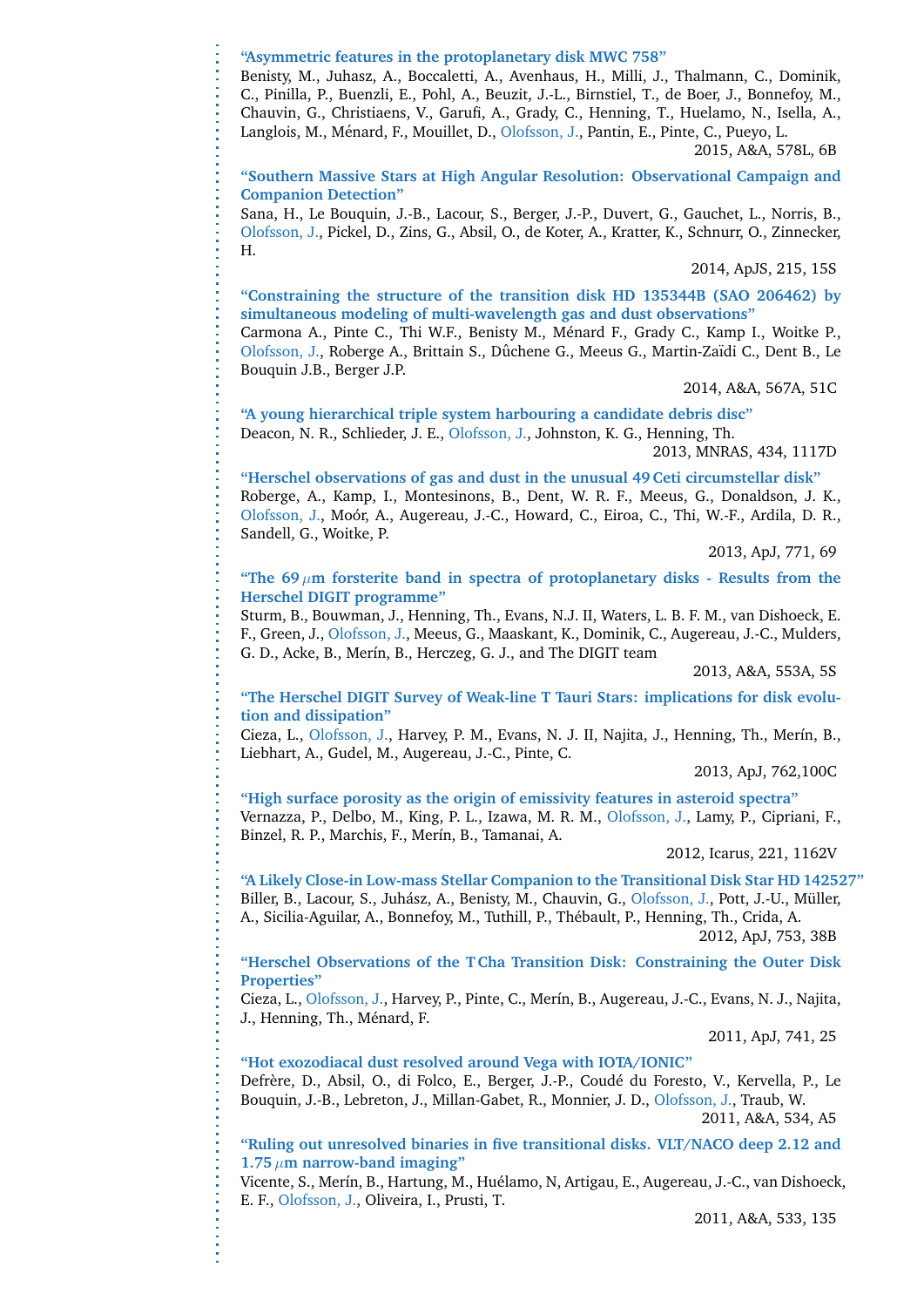**"Low abundance, strong features: window-dressing crystalline forsterite in the disk wall of HD 100546"**

Mulders, G. D., Waters, L. B. F. M., Dominik, C., Sturm, B., Bouwman, J., Min, M., Verhoeff, A. P., Acke, B., Augereau, J.-C., Evans, N. J., Henning, Th., Meeus, G., Olofsson, J. 2011, A&A, 531, 93

**"On the Evolution of Dust Mineralogy, From Protoplanetary Disks to Planetary Systems"**

Oliveira, I., Olofsson, J., Pontoppidan, K. M., van Dishoeck E. F., Augereau, J.-C., Mer´ın, B

2011, ApJ, 734, 51

**"Multi-wavelength study of the disk around the very low-mass star Par-Lup3-4"** Huélamo, N., Bouy, H., Pinte, C., Ménard, F., Duchêne, G., Comerón, F., Fernández, F., Barrado, D., Bayo, A., de Gregorio-Monsalvo, I., Olofsson, J.

2010, A&A 523, A42

**"The solar type protostar IRAS 16293-2422: new constraints on the physical structure"**

Crimier, N., Ceccarelli, C., Bottinelli, S., Caux, E., Kahane, C., Lis, D. C., Olofsson, J. 2010, A&A 519, 65

**"A Spitzer c2d Legacy Survey to Identify and Characterize Disks with Inner Dust Holes"**

Merín, B, Brown, J. M., Oliveira, I., Herczeg, G. J., van Dishoeck, E. F., Bottinelli, S., Evans, N. J. II, Cieza, L., Spezzi, L., Alcala, J. M., Harvey, P. M., Blake, G. A., Bayo, A., ´ Geers, V. G., Lahuis, F., Prusti, T., Augereau, J.-C., Olofsson, J., Walter, F.M., Chiu, K. 2010, ApJ, 718, 1200

#### **"First results of the Herschel key program "Dust, Ice and Gas In Time" (DIGIT): Dust and gas spectroscopy of HD 100546"**

Sturm, B., Bouwman, J., Henning, Th., Evans, N. J., Acke, B., Mulders, G. D., Waters, L. B. F. M., van Dishoeck, E. F., Meeus, G., Green, J. D., Augereau, J.-C., Olofsson, J., Salyk, C., Najita, J., Herczeg, G. J., van Kempen, T. A., Kristensen, L. E., Dominik, C., Carr, J. S., Waelkens, C., Bergin, E., Blake, G. A., Brown, J. M., Chen, J.-H., Cieza, L., Dunham, M. M., Glassgold, A., Güdel, M., Harvey, P. M., Hogerheijde, M. R., Jaffe, D., Jørgensen, J. K., Kim, H. J., Knez, C., Lacy, J. H., Lee, J.-E., Maret, S., Meijerink, R., Merín, B., Mundy, L., Pontoppidan, K. M., Visser, R., Yıldız, U. A.

2010, A&A, 518, 129

#### **"Dust, Ice, and Gas In Time (DIGIT) Herschel program first results. A full PACS-SED scan of the gas line emission in protostar DK Chamaeleontis"**

van Kempen, T. A., Green, J. D., Evans, N. J., van Dishoeck, E. F., Kristensen, L. E., Herczeg, G. J., Merín, B., Lee, J.-E., Jørgensen, J. K., Bouwman, J., Acke, B., Adamkovics, M., Augereau, J.-C., Bergin, E., Blake, G. A., Brown, J. M., Carr, J. S., Chen, J.-H., Cieza, L., Dominik, C., Dullemond, C. P., Dunham, M. M., Glassgold, A., Güdel, M., Harvey, P. M., Henning, Th., Hogerheijde, M. R., Jaffe, D., Kim, H. J., Knez, C., Lacy, J. H., Maret, S., Meeus, G., Meijerink, R., Mulders, G. D., Mundy, L., Najita, J., Olofsson, J., Pontoppidan, K. M., Salyk, C., Sturm, B., Visser, R., Waters, L. B. F. M., Waelkens, C., Yıldız, U. A.

2010, A&A, 518, 128

**"Where is the warm H**<sup>2</sup> **? A search for H**<sup>2</sup> **emission from disks around Herbig Ae/Be stars"**

Martin Zaidi, C., Augereau, J.-C., Ménard, F., Olofsson, J., Carmona, A., Pinte, C., Habart, E.

2010, A&A, 516A, 110M

**"A Spitzer Survey of Protoplanetary Disk Dust in the Young Serpens Cloud: How do Dust Characteristics Evolve with Time?"**

Oliveira, I., Pontoppidan, K. M., Mer´ın, B., van Dishoeck, E. F., Lahuis, F., Geers, V. C., Jorgensen, J. K., Olofsson, J., Augereau, J.-C., Brown, J. M.

2010, ApJ, 714, 778

**"Strong near-infrared emission in the sub-AU disk of the Herbig Ae star HD 163296: evidence for refractory dust"**

Benisty, M., Natta, A., Isella, A., Berger, J.-P., Massi, F., Le Bouquin, J.-B., Mérand, A., Duvert, G., Kraus, S., Malbet, F., Olofsson, J., Robbe-Dubois, S., Testi, L., Vannier, M., Weigelt, G.

2010, A&A, 511, 74